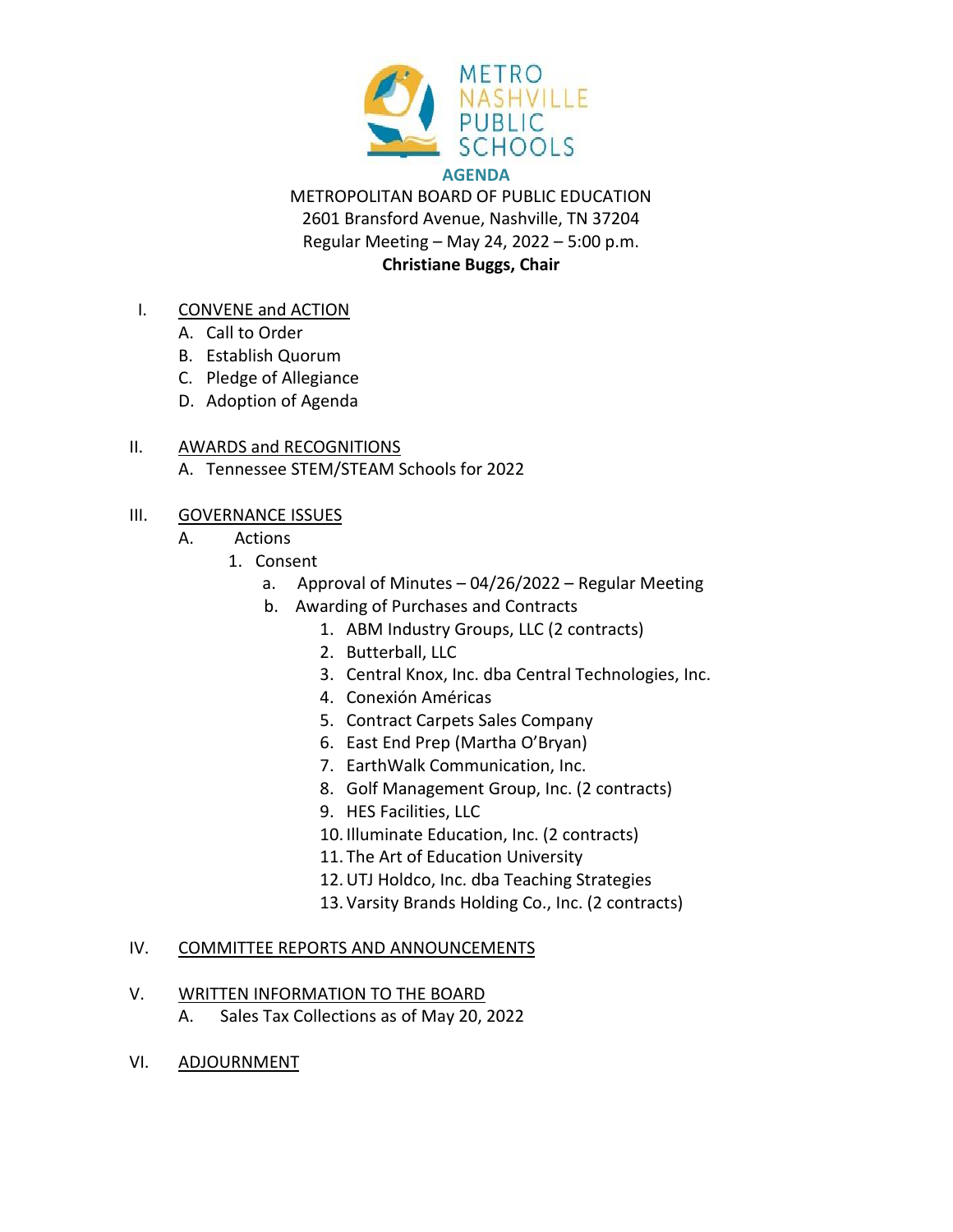# **METROPOLITAN NASHVILLE PUBLIC SCHOOL BOARD MEETING** – April 26, 2022

**Members Present:** Christiane Buggs, chair, Gini Pupo-Walker, Rachael Anne Elrod, vice-chair, Emily Masters, Abigail Tylor, Freda Player-Peters,

Fran Bush, Sharon Gentry and John Little

**Student Members:** Angelie Quimbo

## **Student Members Absent: Abenezer Haile**

Meeting called to order: 5:00 p.m.

## **CONVENE AND ACTION**

- A. Call to Order Christiane Buggs called the meeting to order.
- B. Pledge of Allegiance Led by Shelby House-Garner, MNPS Virtual School.
- C. Adoption of Agenda

**Motion to approve agenda. By Gini Pupo-Walker, seconded Emily Masters Motion Passes Vote: 8-0 (John Little)**

## **AWARDS AND RECOGNTIONS**

- A. MNPS High School Valedictorian and Salutatorians The Board and Dr. Battle recognized the students.
- B. Hillsboro High School Ambassadors The ambassadors gave the the Board and Dr. Battle an update on their school academies.
- C. Emily Master gave the Board and special update of the upcoming recognition for Lonnie Sadler, a prestigious former MNPS student.

## **GOVERNANCE ISSUES**

- A. 1. Consent
	- a. Approval of Minutes 03/22/2022 Regular Meeting
	- b. Recommended Approval of Change Order #3 for Pearl-Cohn High School Track and Stadium Improvements - Orion Building Corporation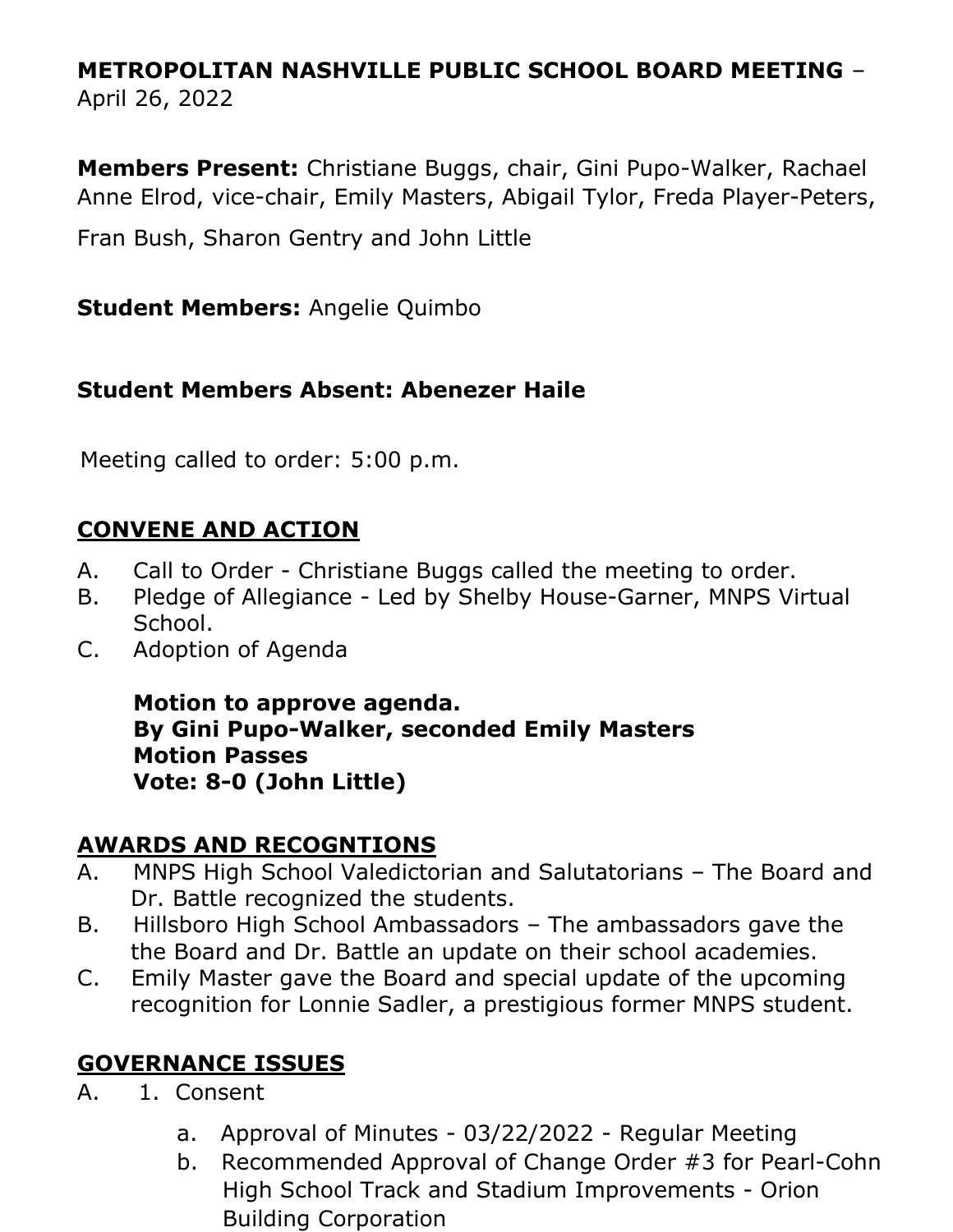- c. Awarding of Purchases and Contracts
	- 1. Allovue, Inc.
	- 2. A-Z Office Resource, Inc.
	- 3. BG Staffing LLC dba Zycron
	- 4. Catapult Learning, LLC
	- 5. Cogent Infotech Corporation
	- 6. Harvey Nash, Inc.
	- 7. Internal Data Resources, Inc.
	- 8. KEV Group, Inc.
	- 9. Lipscomb University
	- 10. Metis Associates, Inc.
	- 11. Metropolitan Government of Nashville and Davidson County by and through the Metropolitan Auditorium Commission
	- 12. Nashville State Community College (NSCC) (2 contracts)
	- 13. Parman Energy Group, LLC
	- 14. SchoolKit
	- 15. Sigman and Summerfield Associates, Inc.
	- 16. Southern Heating & Cooling, Inc.
- d. Tenure List

 **Motion to approve the consent agenda with changes. By Sharon Gentry, seconded Rachael Anne Elrod Motion Passes Vote: 8-0** 

 **2. A Resolution Regarding the Newly Proposed Public- School Funding Formula for the State of Tennessee** 

> **WHEREAS, The Board of Education of the Metropolitan Nashville Schools is responsible for the fiduciary health and success of the school district; and**

 **WHEREAS, Tennessee's constitution specifically references public education as a responsibility of the state; and**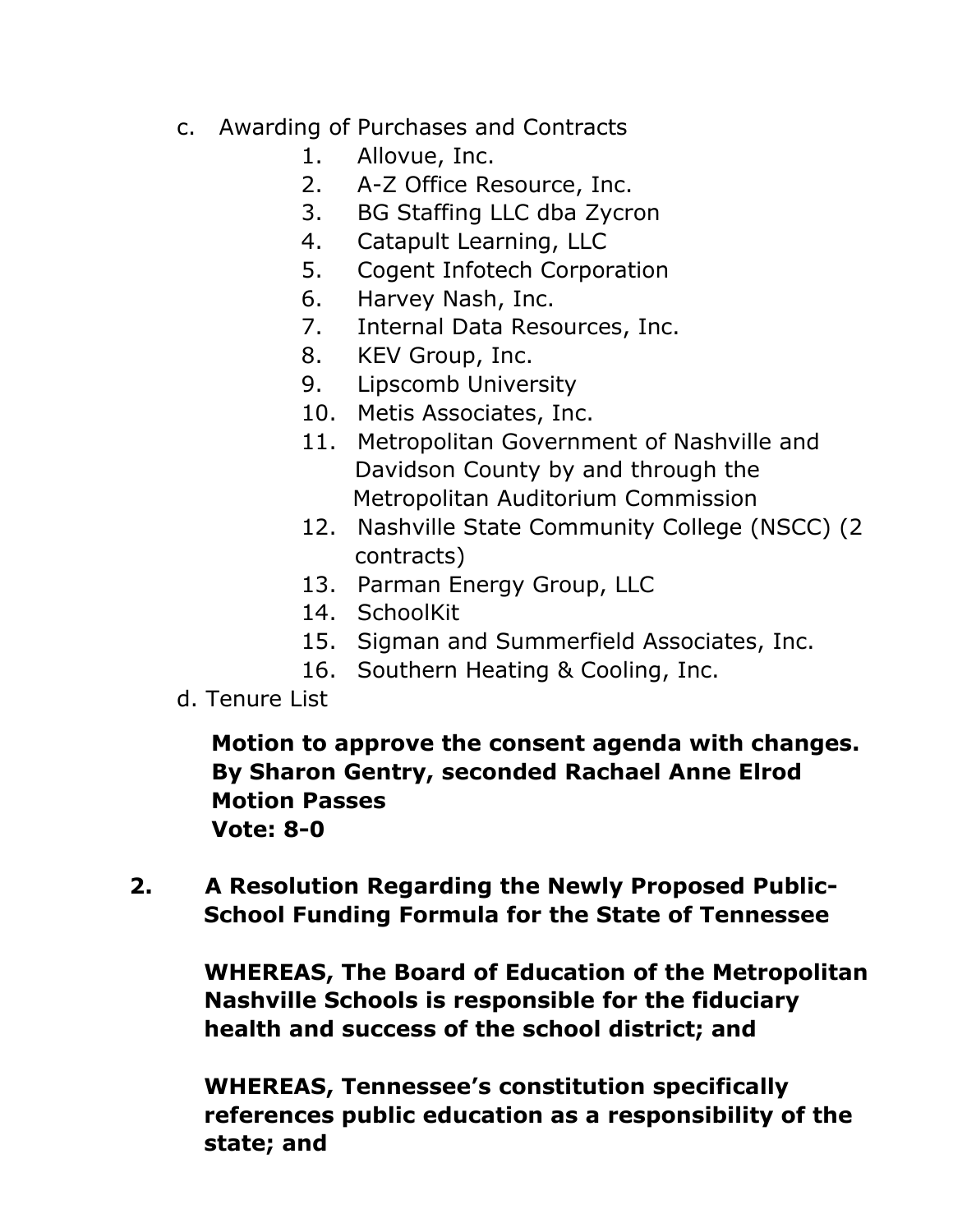**WHEREAS, it has long been recognized that the State of Tennessee's current system for funding education is woefully insufficient to meet the educational needs of the children in the state; and**

 **WHEREAS, the proposed Tennessee Investment in Student Achievement (TISA) funding formula is currently being debated in the Tennessee General Assembly; and**

**WHEREAS, TISA's proposed distribution of additional stipends for fast growing and high performing districts will exacerbate the underfunding of urban school districts and create civil rights violations; and**

**WHEREAS, almost \$400 million of the proposed \$1 billion in new spending will not be recurring since these dollars are not included in the TISA formula, and would be subject to appropriation every year, making it unreliable; and**

**WHEREAS, Metropolitan Nashville Public Schools serves more than 8% of the student population in Tennessee, yet will only receive 2% of the proposed \$1 billion in new funding; and**

**WHEREAS, Davidson County taxpayers will shoulder over 17% of the \$2.5 billion in required local matches across the state, leaving the other 94 counties to contribute less than 1% each on average; and**

**WHEREAS, Nashville serves as an economic engine for our region, generating more in tax revenue than any other county in Tennessee; and**

 **WHEREAS, Nashville's economic success benefits the entire state, yet that same economic success means a higher cost of living which results in the need to offer**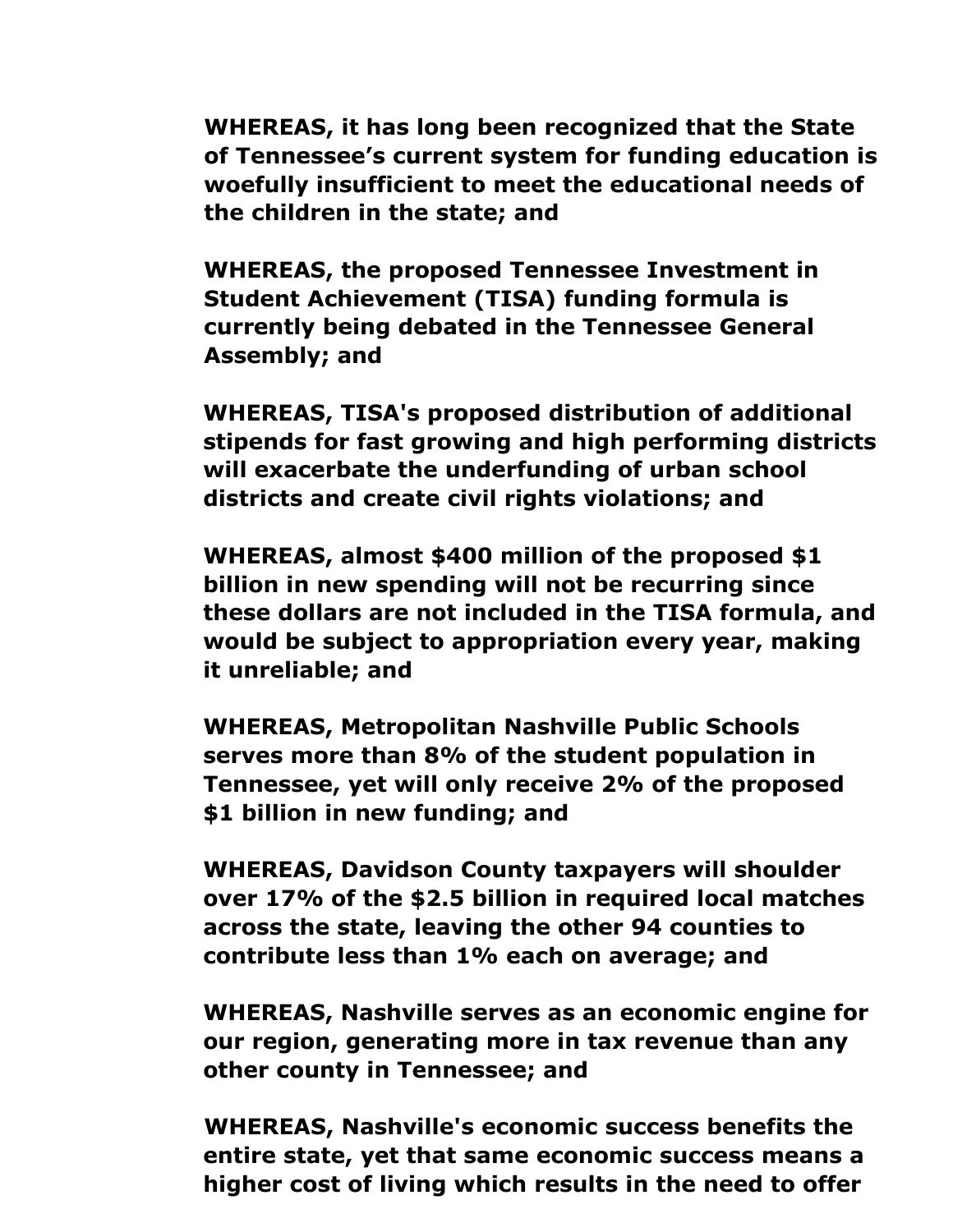**higher salaries to attract and retain teachers and other staff in Nashville; and WHEREAS, a 25% state minimum payment for nonclassroom costs that addresses the inequity of cost of living in the current student funding formula is being eliminated by TISA; and**

**WHEREAS, the newly added cost-differential factor (CDF) amended is intended to adjust for a higher cost of living in different areas; but is not a funded mandate and does not guarantee equity for counties with a high cost of living; and**

**WHEREAS, Calculations by the State of Tennessee for Metro Nashville's cost-differential factor are approximately 120%, meaning that as long as the CDF is subject to appropriations, TISA will not adequately cover the cost MNPS will require to appropriately educate its students; and**

**WHEREAS, the "hold harmless" provision that keeps local governments from spending more than they currently do is limited, meaning local governments like Metro Nashville will be forced to raise taxes in order to meet the increased financial demand.**

**THEREFORE, BE IT RESOLVED, that we, the METROPOLITAN NASHVILLE BOARD OF EDUCATION, believe the Tennessee Investment in Student Achievement Act does not equitably meet the needs of all the students in Tennessee, especially those in large, urban districts like Nashville; and further; we respectfully request that the General Assembly reject this bill and work diligently to create an education funding solution that equitably meets the needs of all students in the State of Tennessee.**

**ADOPTED BY THE ELECTED METROPOLITAN NASHVILLE BOARD OF EDUCATION, meeting in regular session on the 26th of April 2022, with this Resolution to take immediate effect, the public welfare requiring it**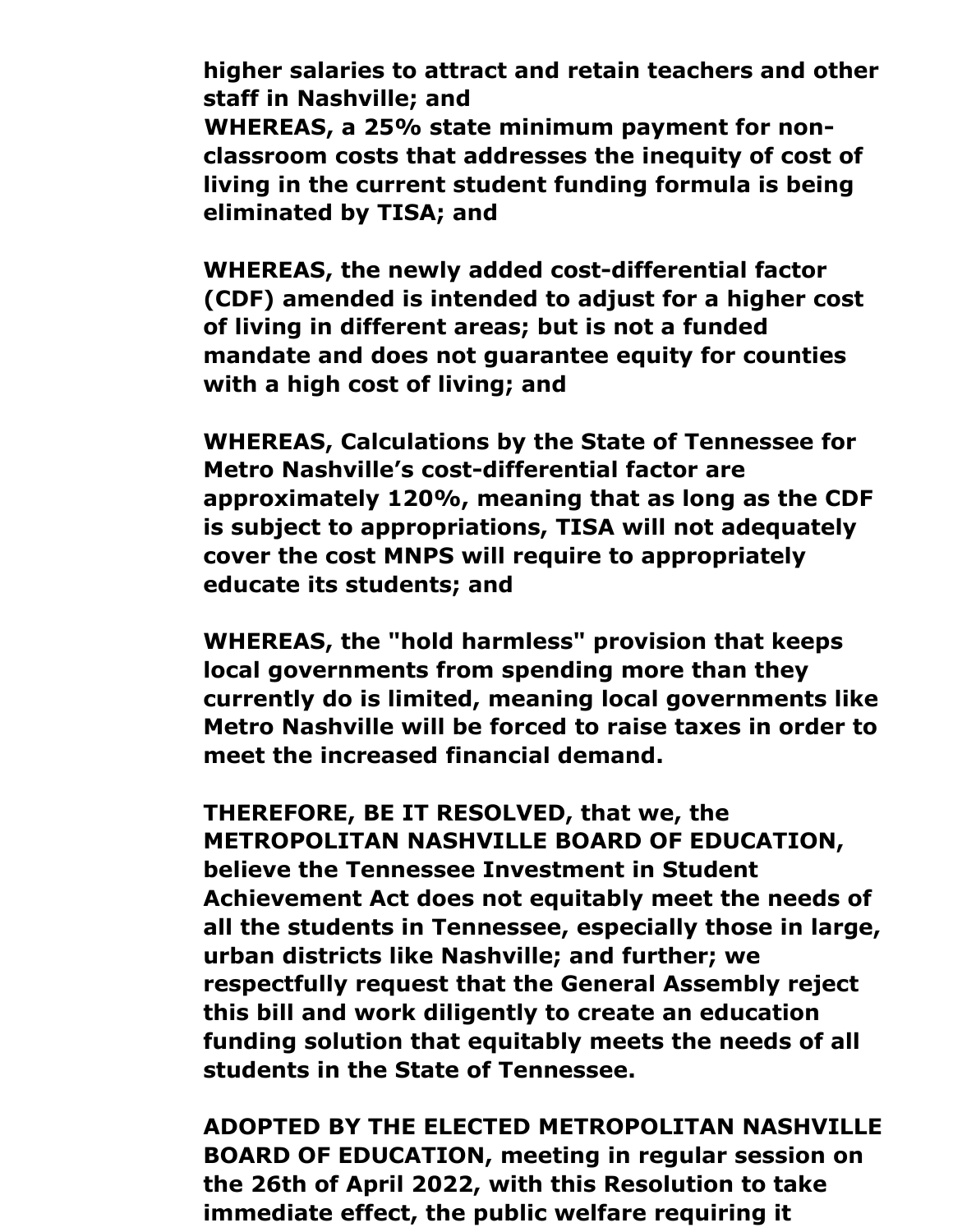**Abigail Tylor made a motion to approve the below Resolution with revisions. By Abigail Tylor, seconded Emily Masters Motion Fails Vote: 4-5 (Abstain - John Little, Fran Bush and Gini Pupo-Walker, Sharon Gentry, and Freda Player-Peters**

 **3. New Charter School Applications: KIPP Southeast Nashville College Prep Elementary, KIPP Southeast Nashville College Prep Middle School, Saber STEM Academy and Tennessee Nature Academy**

 **Motion deny KIPP Southeast Nashville College Prep Elementary II charter application based upon the reasoning stated in the Charter Office Report. Motion Passes By Abigail Tylor, seconded Emily Masters Vote: 8-0 (Fran Bush did not vote)**

 **Motion to deny the application for KIPP Southeast Nashville College Prep Middle School II based upon the reasoning stated in the Charter Office Report. Motion Passes By Emily Master, seconded Rachael Anne Elrod Vote: 8-1 (Fran Bush)**

 **Motion to deny the charter application for Saber STEM Academy based upon the reasoning state in the Charter Office Report. Motion Passes By Abigail Tylor, seconded Rachael Anne Elrod Vote: 9-0** 

 **Motion to deny the application for Tennessee Nature Academy based upon the reasoning stated in the Charter Office Report. Motion Passes By Emily Masters, seconded Abigail Tylor Vote: 7-1-1 (No- John Little, Abstain – Fran Bush)**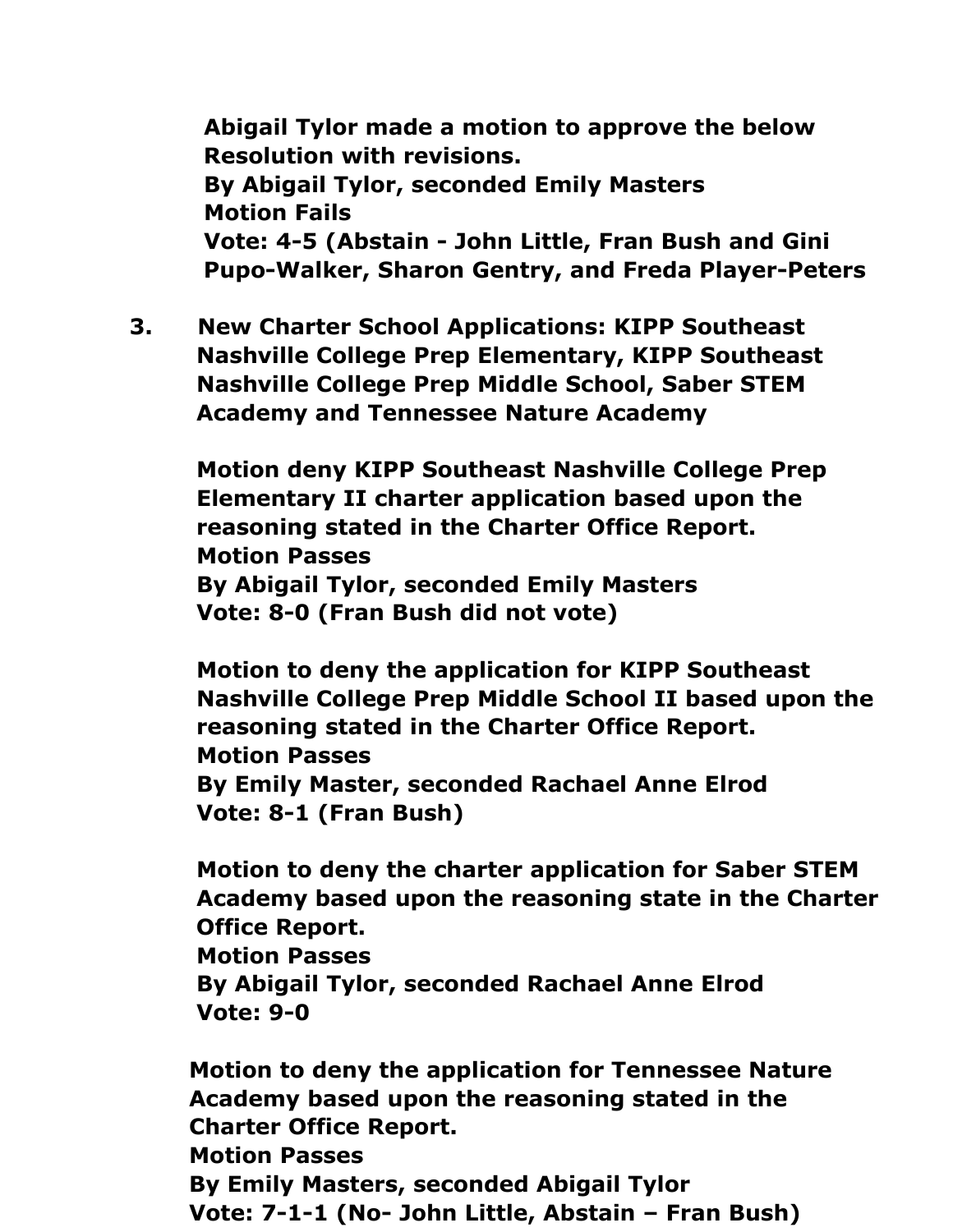**3. Emergency Amendment Application: Knowledge Academy @ The Crossing**

 **Motion to call the question By Sharon Gentry, seconded Christiane Buggs Motion Passes Vote: 8-1 (Fran Bush)**

 **Motion to deny the Emergency Amendment Application for Knowledge Academy @ The Crossing due to the circumstances not qualifying as an emergency and the current enrollment does not justify adding additional seats. By Abigail Tylor, seconded Emily Master Motion Passes**

 **Vote: 8-1 (Fran Bush)** 

# **ANNOUNCEMENTS**

- A. Abenezer Haile Announced that ACT results of the MNPS junior Are available to view online by students.
- B. Sharon Gentry Read a Memoriam in honor of Dr. Tommy Morton Young.
- C. Gini Pupo-Walker Announced that she attended the Liftoff to Lipscomb Celebration at Lipscomb University.
- D. Rachael Anne Elrod Announced that the Vandy ISO Program will hold their graduation on May 14<sup>th</sup> at 10 am at Vanderbilt University. She also announced t
- E. Freda Player-Peters Announced that Wright Middle School The "Lion King" play would be held the weekend of April 29<sup>th</sup>.
- F. Emily Masters Announced that the Mayor would give his State of Metro Address on April 27<sup>th</sup>.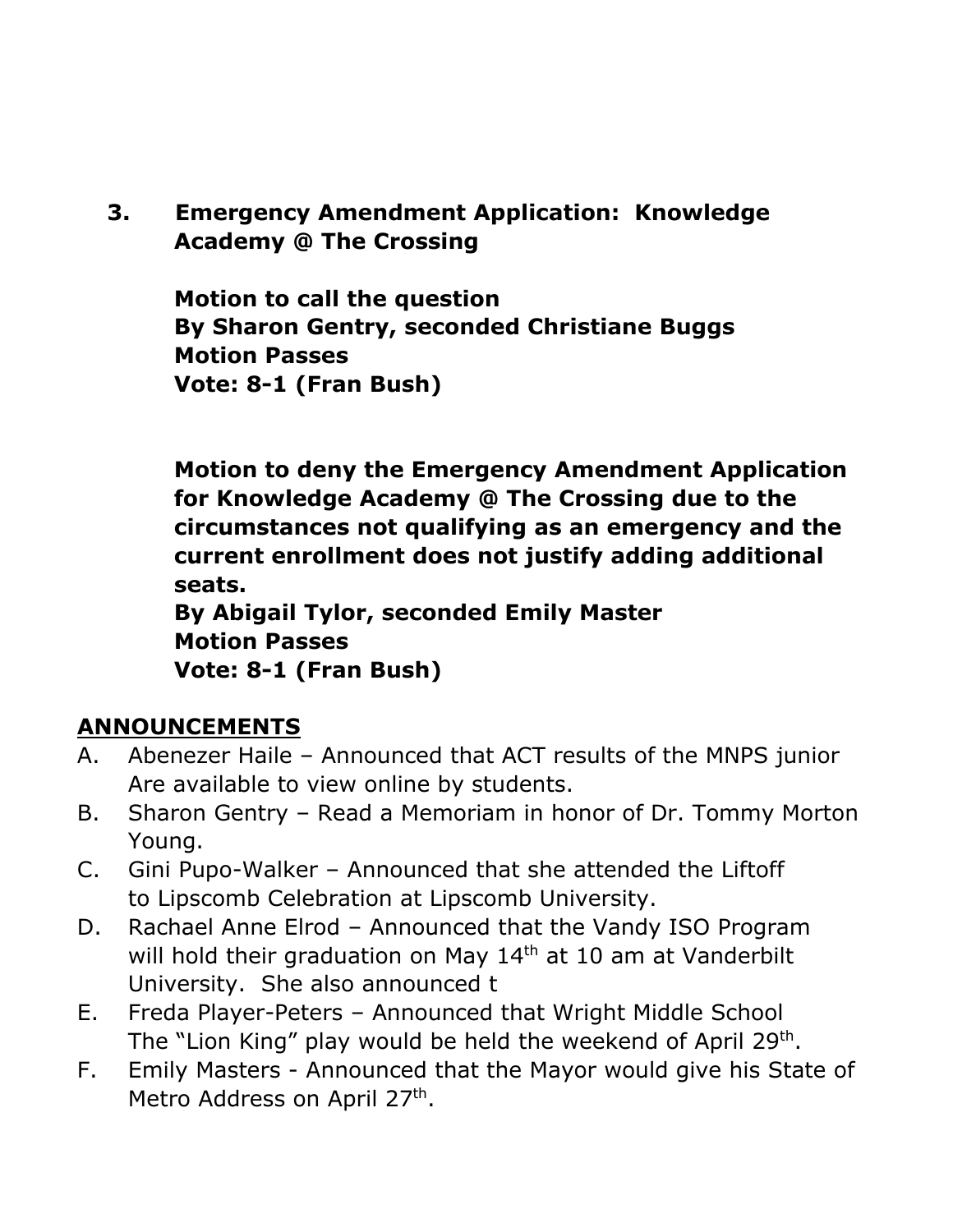- G. Abigail Tylor Announced that the Board was accepting Student Board Member applications.
- H. Angelie Quimbo Congratulated all MNPS Valedictorians and Salutatorians.

## **WRITTEN INFORMATION TO THE BOARD**

A. Sales Tax Collections as of April 20, 2022

# **Ms. Buggs adjourned the meeting at 6:53 p.m.**

\_\_\_\_\_\_\_\_\_\_\_\_\_\_\_\_\_\_\_\_\_\_\_\_\_\_\_\_\_\_\_\_\_\_\_\_\_\_\_\_\_\_\_\_\_\_\_\_\_\_\_\_

Car 12mm

Chris M. Henson Christiane Buggs Date

Board Secretary **Board Chair**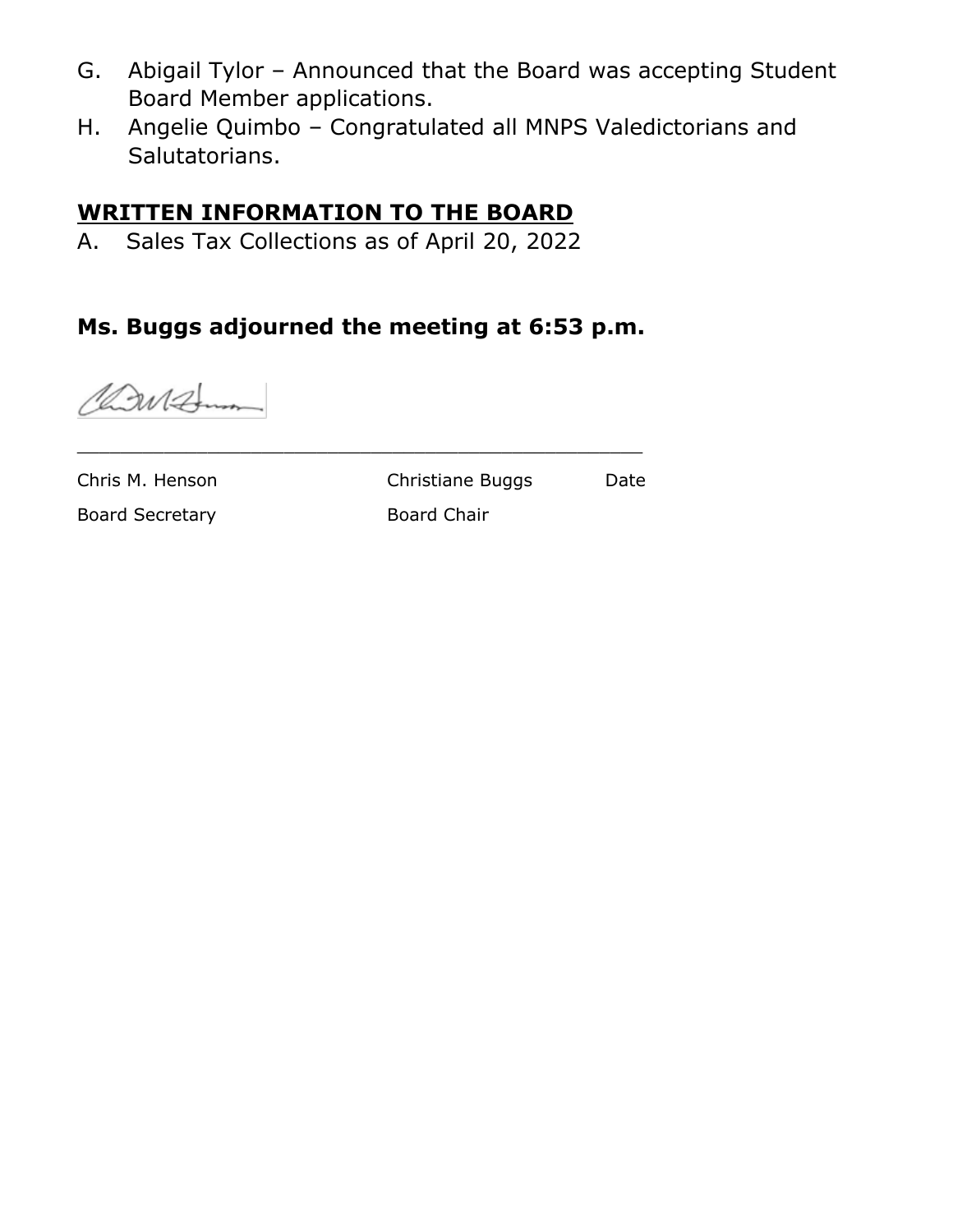#### A. ACTIONS

- 1. CONSENT
- b. AWARDING OF PURCHASES AND CONTRACTS
- (1) VENDOR: ABM Industry Groups, LLC

SERVICE/GOODS (SOW): Amendment #1 is to approve a 4% price increase, to extend the contract term 2 years, add Exhibit C - Promising Scholars pricing, and to increase the contract value. Contract is for the provision of custodial services for MNPS schools and facilities located in zones 1, 2, and 6.

SOURCING METHOD: Amendment of a Previously Board Approved Contract

TERM: May 25, 2022 through June 30, 2024

FOR WHOM: MNPS Schools and Facilities

COMPENSATION: Amendment #1 increases the compensation of the contract by \$23,147,000.

Total compensation for this contract is not to exceed \$41,500,000.

OVERSIGHT: Facilities

EVALUATION: Quality and timeliness of goods and services provided.

MBPE CONTRACT NUMBER: 7497271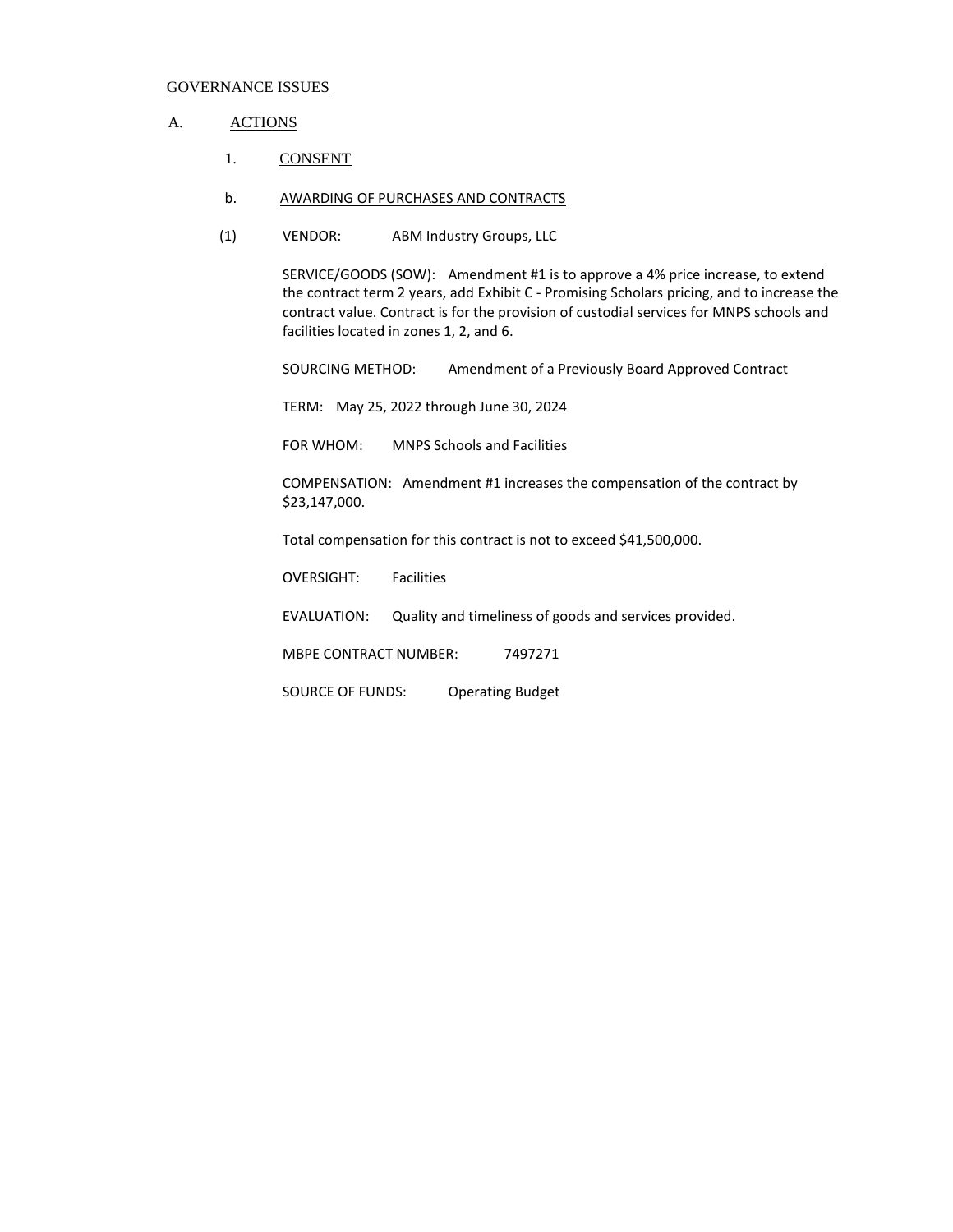#### A. ACTIONS

- 1. CONSENT
- b. AWARDING OF PURCHASES AND CONTRACTS
- (1) VENDOR: ABM Industry Groups, LLC

SERVICE/GOODS (SOW): Amendment #1 to increase the contract term 2 years and to increase the contract value. Contract is for the provision of grounds maintenance for MNPS schools and facilities.

SOURCING METHOD: Amendment of a Previously Board Approved Contract

TERM: May 25, 2022 through June 30, 2024

FOR WHOM: MNPS Schools and Facilities

COMPENSATION: Amendment #1 increases the compensation of the contract by \$7,486,149.

Total compensation for this contract is not to exceed \$14,000,000.

OVERSIGHT: Facilities

EVALUATION: Quality and timeliness of goods and services provided.

MBPE CONTRACT NUMBER: 7497272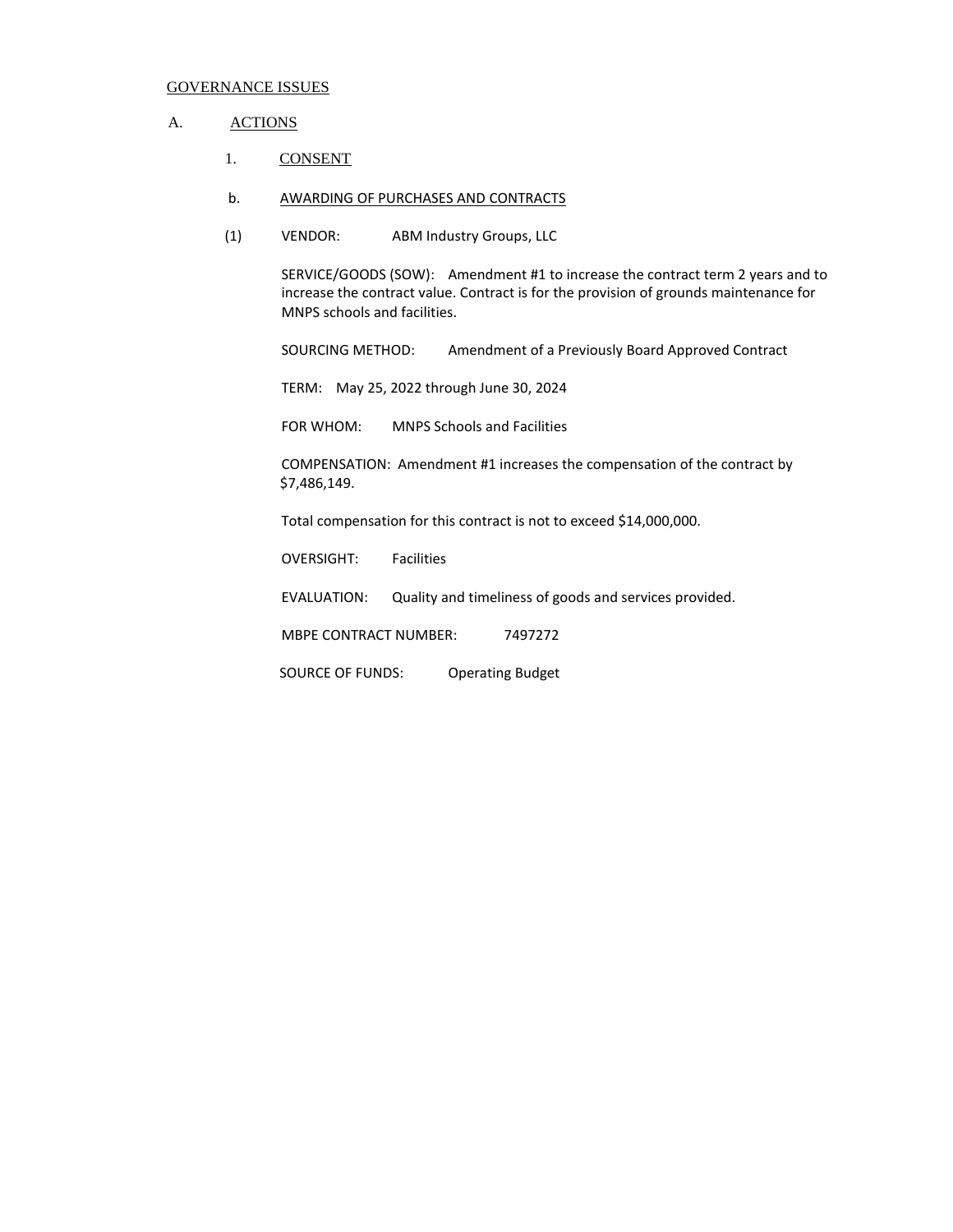#### A. ACTIONS

- 1. CONSENT
- b. AWARDING OF PURCHASES AND CONTRACTS
- (2) VENDOR: Butterball, LLC

SERVICE/GOODS (SOW): Amendment #1 revises Exhibit A to include goods and pricing for the 22-23SY, revises the contract language to include the added goods for the 22- 23SY, and increases the total compensation of the contract. Contractor to provide processing of U. S. Department of Agriculture (U.S.D.A.) donated raw commodities into a final palatable end product for use in the food service programs of Metropolitan Nashville Public Schools (MNPS) in accordance with Exhibit A of this contract. Specifically, Contractor will provide the following:

- Turkey Frank
- Turkey Medallions

SOURCING METHOD: Amendment of a Previously Board Approved Contract

TERM: July 1, 2022 through June 30, 2023

FOR WHOM: MNPS Students and Cafeterias

COMPENSATION: Amendment #1 increases the total compensation of the contract by \$94,000.

Total compensation for this contract is not to exceed \$140,000.

OVERSIGHT: Nutrition Services

EVALUATION: Quality and timeliness of goods and services provided.

MBPE CONTRACT NUMBER: 7514272

SOURCE OF FUNDS: Nutrition Services Fund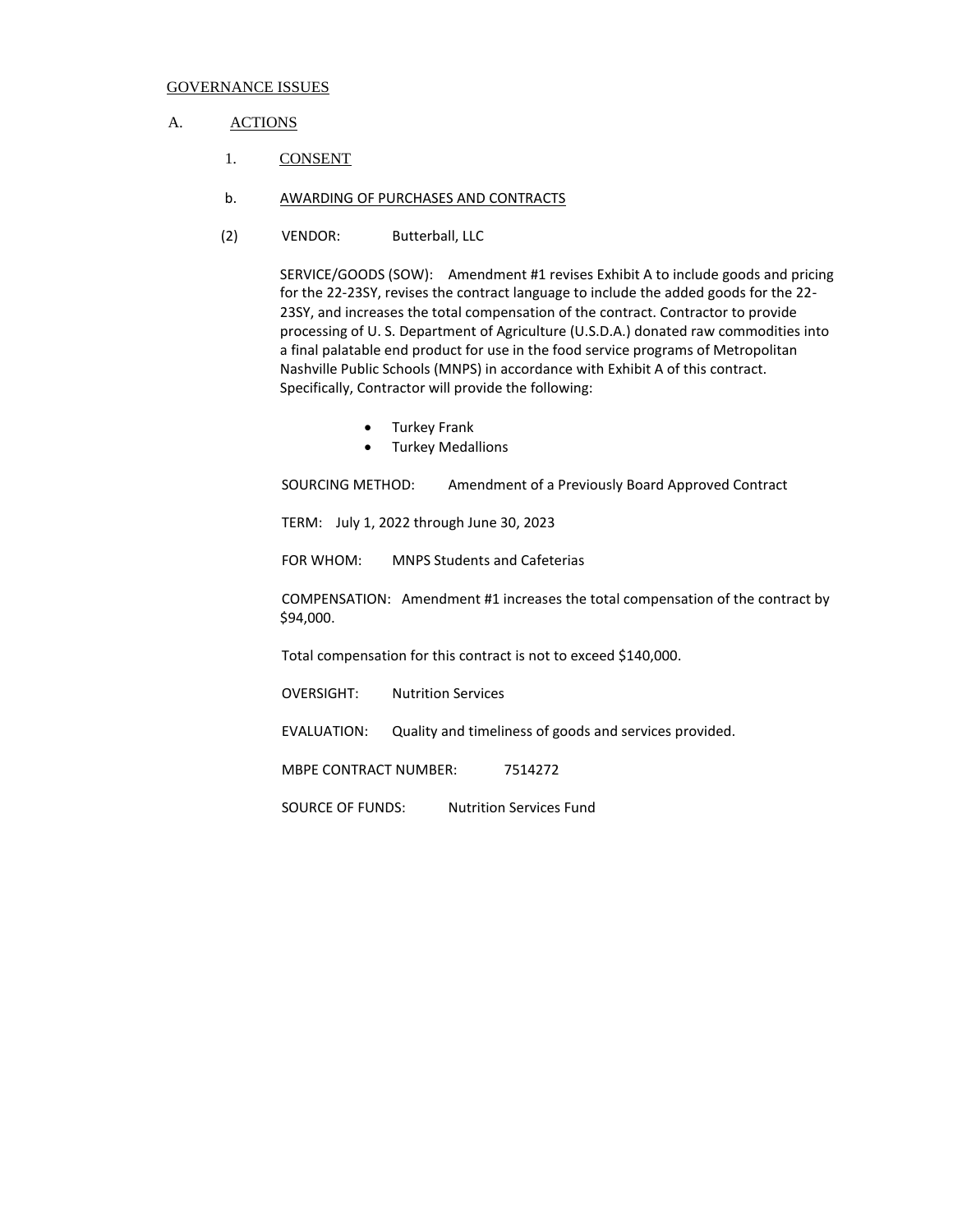### A. ACTIONS

1. CONSENT

#### b. AWARDING OF PURCHASES AND CONTRACTS

(3) VENDOR: Central Knox, Inc. dba Central Technologies, Inc.

SERVICE/GOODS (SOW): For the purchase of two hundred and twenty-five (225) charging towers.

SOURCING METHOD: BuyBoard Cooperative

TERM: Immediate purchase

FOR WHOM: Antioch Middle School

COMPENSATION: Total compensation for this purchase is not to exceed \$49,725.

OVERSIGHT: Learning Technology

EVALUATION: Quality and timeliness of goods and services provided.

MBPE CONTRACT NUMBER: BuyBoard 661-22

SOURCE OF FUNDS: Federal – ESSER 2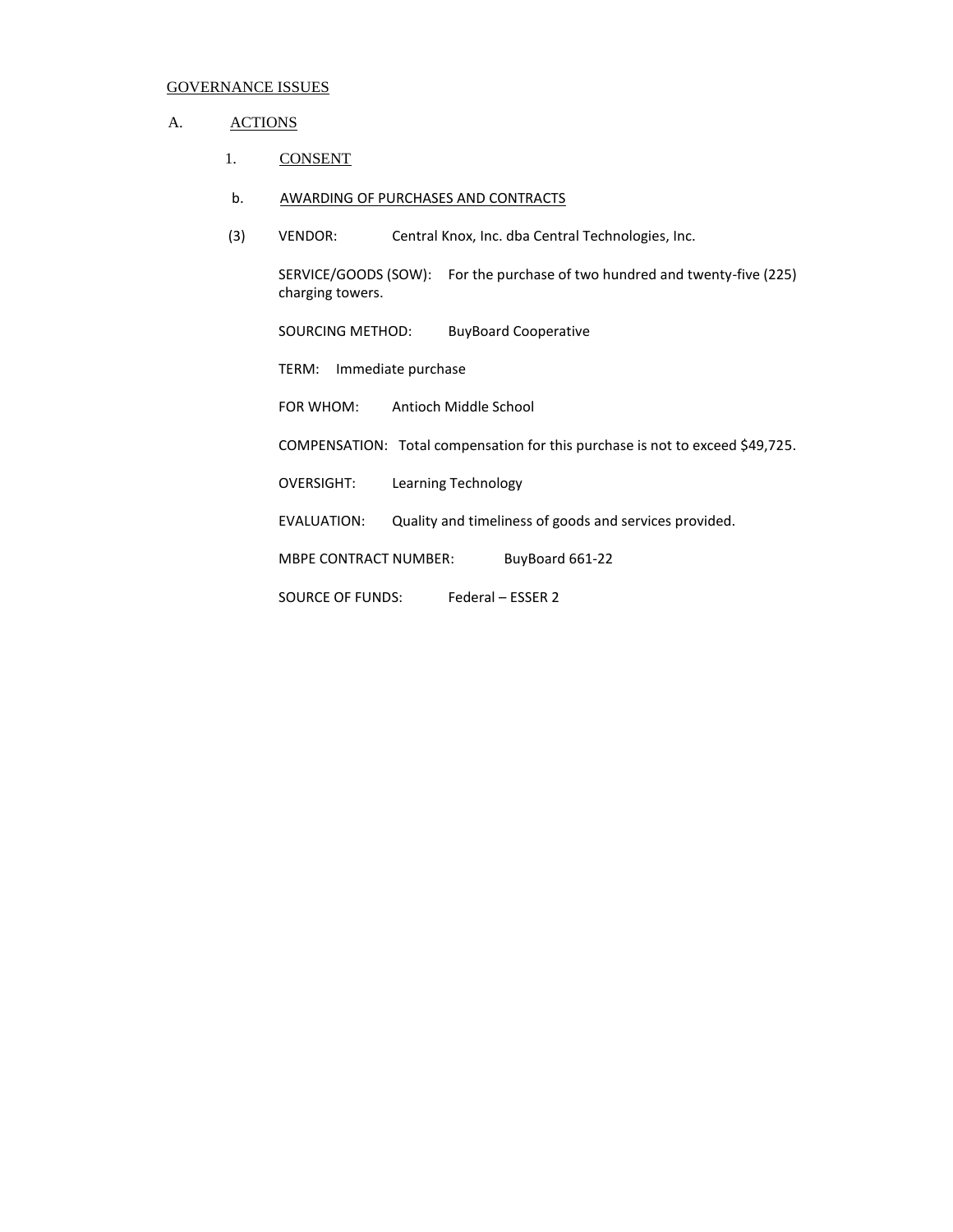#### A. ACTIONS

- 1. CONSENT
- b. AWARDING OF PURCHASES AND CONTRACTS
- (4) VENDOR: Conexión Américas

SERVICE/GOODS (SOW): Facility Use Agreement for the MNPS Office of English Learners to utilize office space at the Casa Azafrán facility for the purpose of operating an English Learners (EL) Enrollment Center. A long-term lease agreement is being sought to begin January 1, 2023 following the conclusion of this agreement.

SOURCING METHOD: Negotiated Services

TERM: May 25, 2022 through December 31, 2022

FOR WHOM: Office of English Learners

COMPENSATION: Contractor shall be paid \$900 per month for use of the facility space.

Total compensation for this contract is not to exceed \$7,200.

OVERSIGHT: Teaching & Learning

EVALUATION: Based on the success at this location to increase awareness, support, and accessibility to families needing EL enrollment services.

MBPE CONTRACT NUMBER: 7536747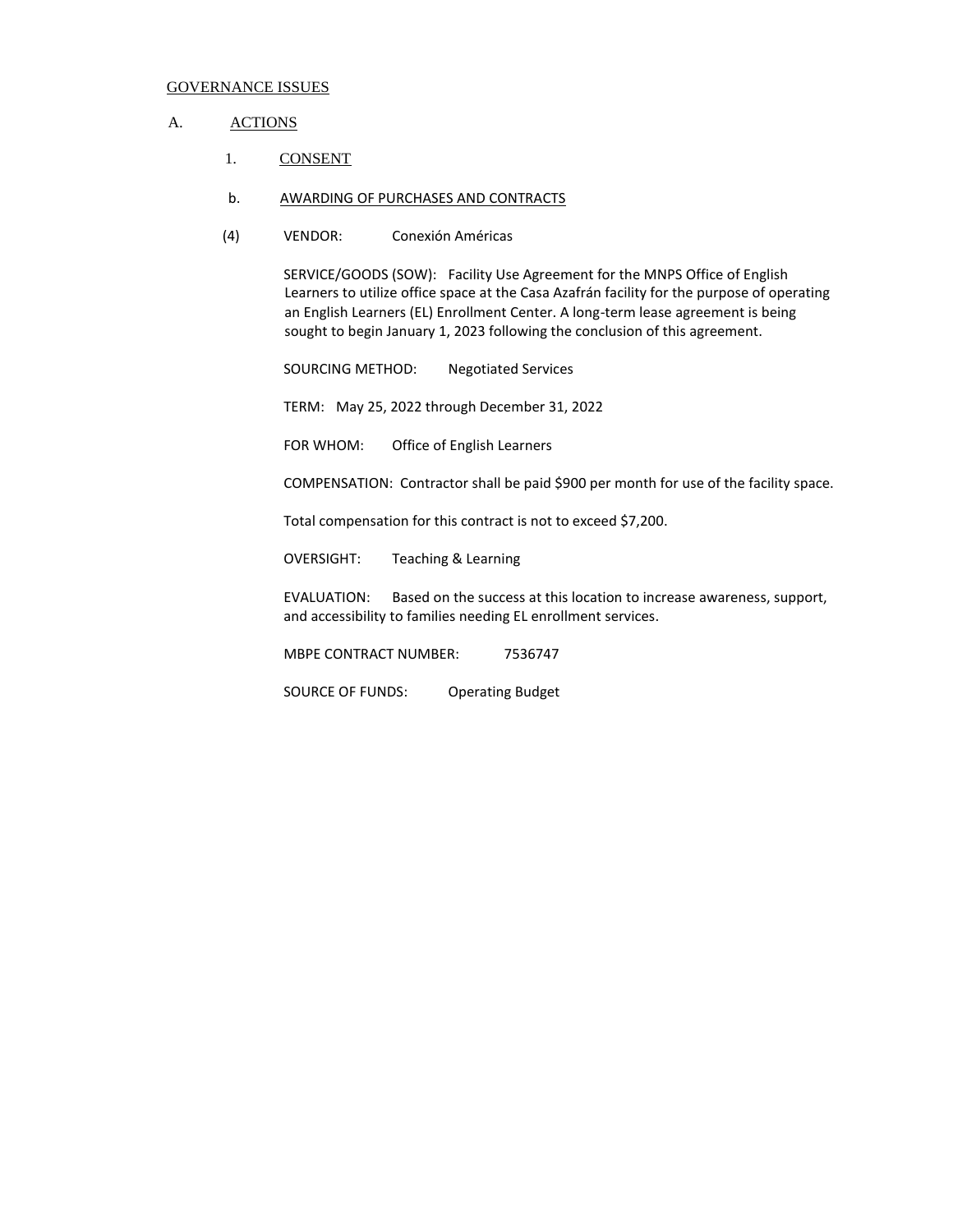#### A. ACTIONS

1. CONSENT

#### b. AWARDING OF PURCHASES AND CONTRACTS

(5) VENDOR: Contract Carpets Sales Company

SERVICE/GOODS (SOW): For the purchase and installation of new rubber flooring in the weight room at Antioch High School.

SOURCING METHOD: Metro Government Contract 6467099

TERM: Immediate purchase

FOR WHOM: Antioch High School

COMPENSATION: Total compensation for this purchase is not to exceed \$27,000.

OVERSIGHT: Facilities

EVALUATION: Quality and timeliness of goods and services provided.

MBPE CONTRACT NUMBER: Metro Government Contract 6467099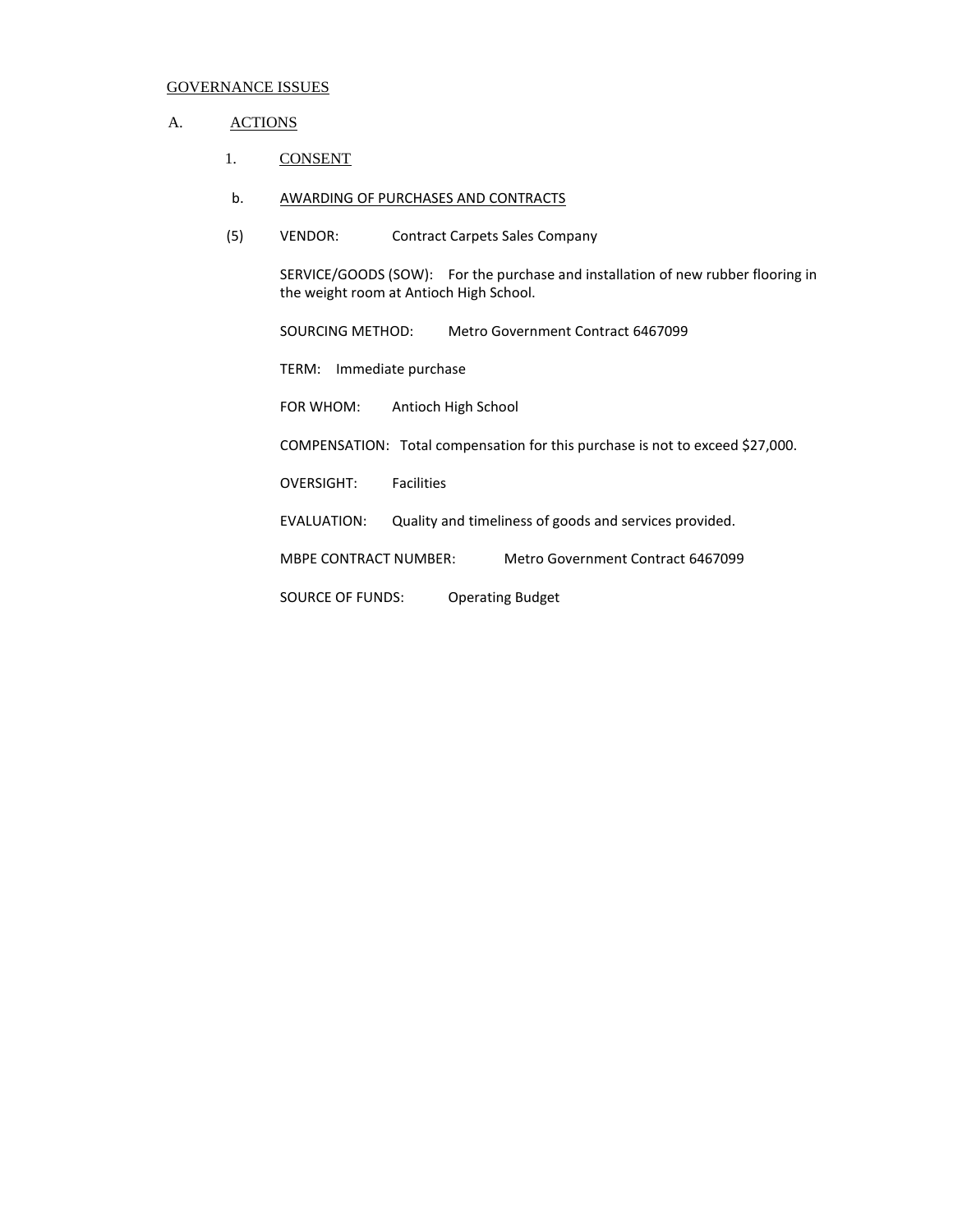### A. ACTIONS

1. CONSENT

#### b. AWARDING OF PURCHASES AND CONTRACTS

(6) VENDOR: EarthWalk Communication, Inc.

SERVICE/GOODS (SOW): For the purchase of fourteen (14) energy efficient laptop charging systems.

SOURCING METHOD: BuyBoard Cooperative

TERM: Immediate purchase

FOR WHOM: Jones Paideia Elementary School

COMPENSATION: Total compensation for this purchase is not to exceed \$30,366.

OVERSIGHT: Learning Technology

EVALUATION: Quality and timeliness of goods and services provided.

MBPE CONTRACT NUMBER: BuyBoard 661-22

SOURCE OF FUNDS: Federal – ESSER 2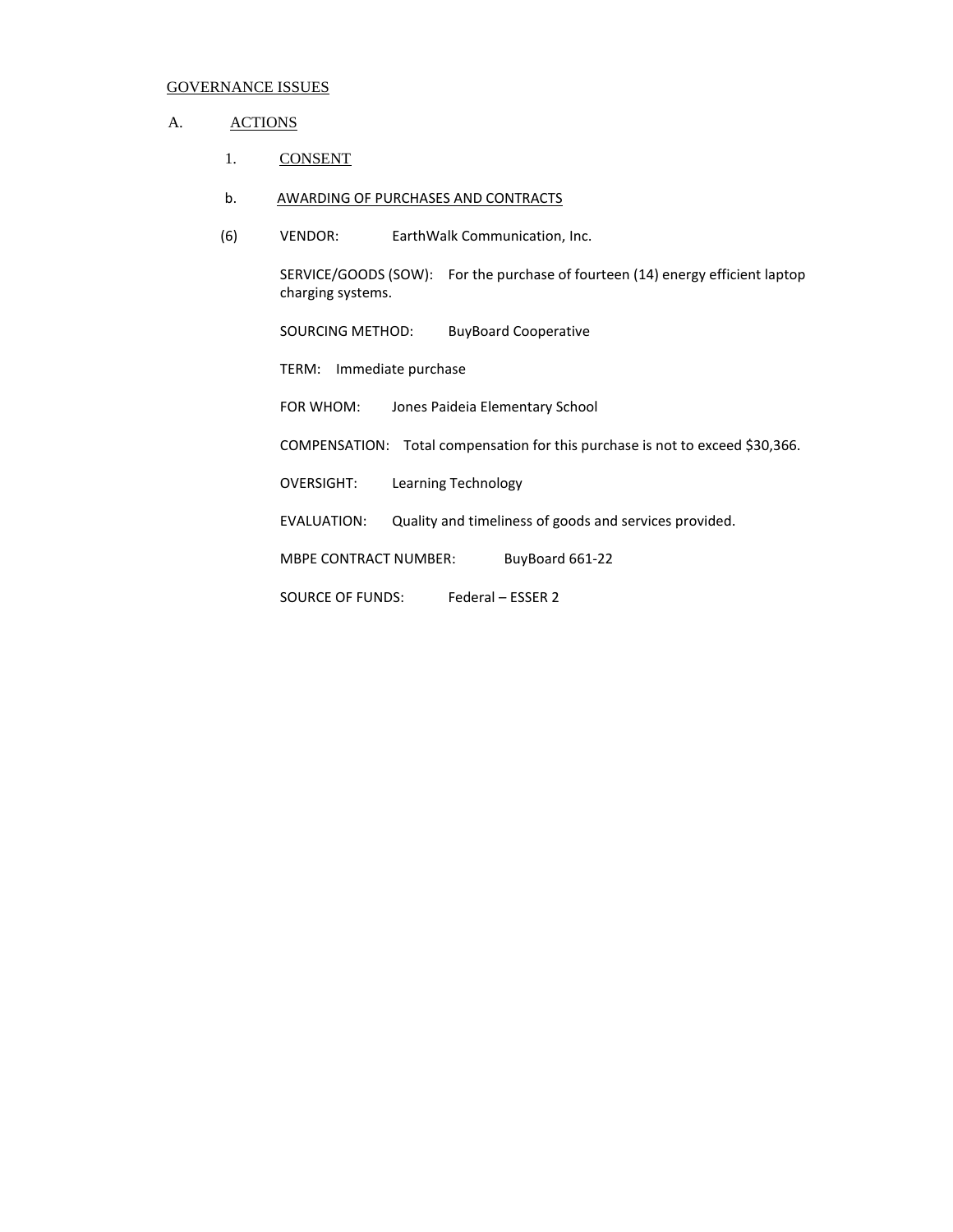#### A. ACTIONS

- 1. CONSENT
- b. AWARDING OF PURCHASES AND CONTRACTS
- (7) VENDOR: East End Prep (Martha O'Bryan)

SERVICE/GOODS (SOW): Contract is for a Charter School Lease Agreement. The lease agreement was originally approved by the MNPS Board on 7/13/2021. Metro Council has requested material changes to the contract, therefore reapproval is required.

SOURCING METHOD: Negotiated Services

TERM: July 1, 2021 through June 30, 2031

FOR WHOM: East End Prep students and staff

COMPENSATION: Lease payments will be made in accordance with Section 5 of the Lease Agreement.

OVERSIGHT: Facilities

EVALUATION: Maintenance of facility as well as prompt payment.

MBPE CONTRACT NUMBER: 7515596

SOURCE OF FUNDS: Revenue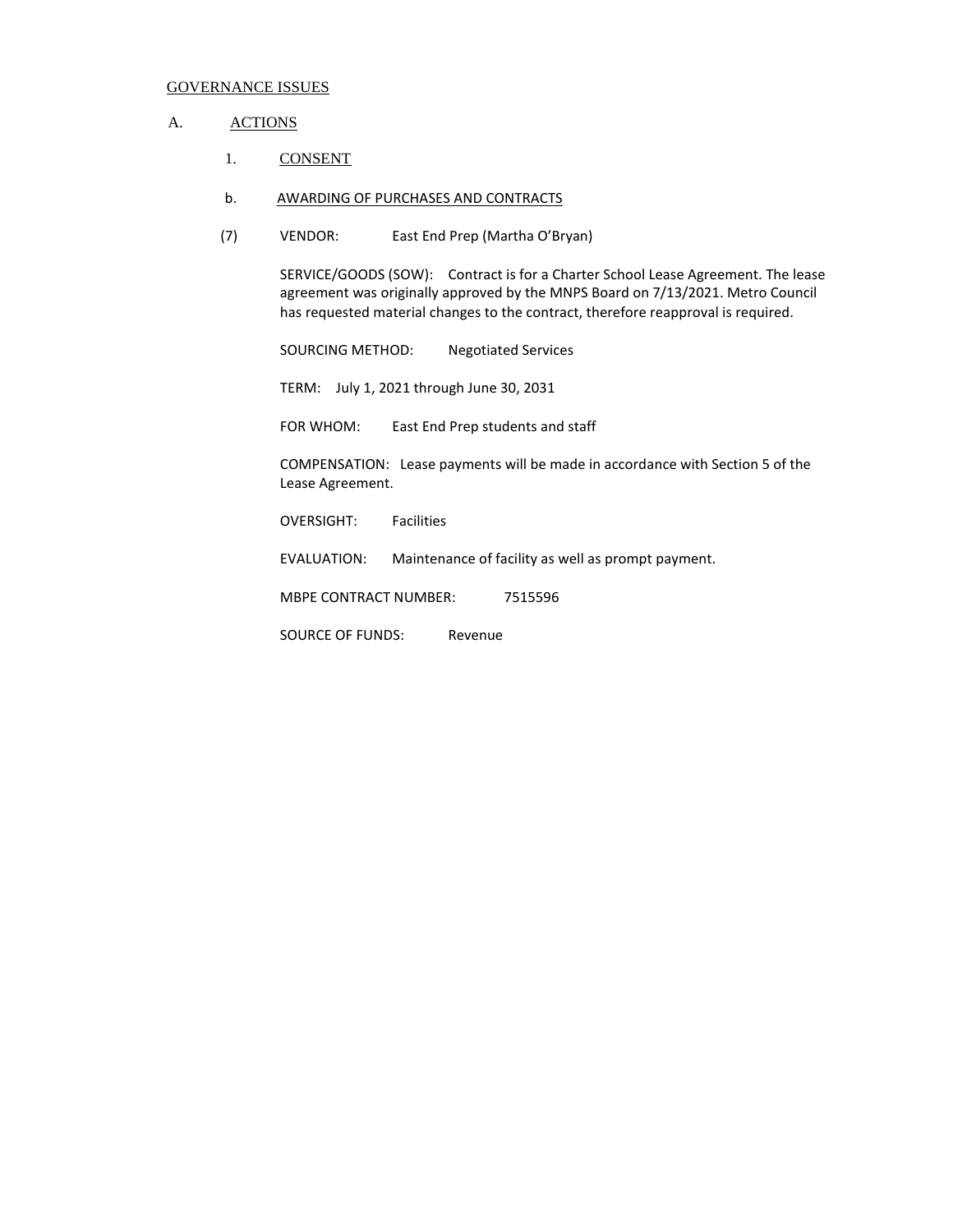### A. ACTIONS

1. CONSENT

#### b. AWARDING OF PURCHASES AND CONTRACTS

(8) VENDOR: Golf Management Group, Inc.

SERVICE/GOODS (SOW): For the resurfacing of the soccer field at Cane Ridge High School.

SOURCING METHOD: Metro Government 443126

TERM: Immediate purchase

FOR WHOM: Cane Ridge High School

COMPENSATION: Total compensation for this purchase is not to exceed \$297,000.

OVERSIGHT: Facilities

EVALUATION: Quality and timeliness of goods and services provided.

MBPE CONTRACT NUMBER: Metro Government 443126

SOURCE OF FUNDS: Capital Funds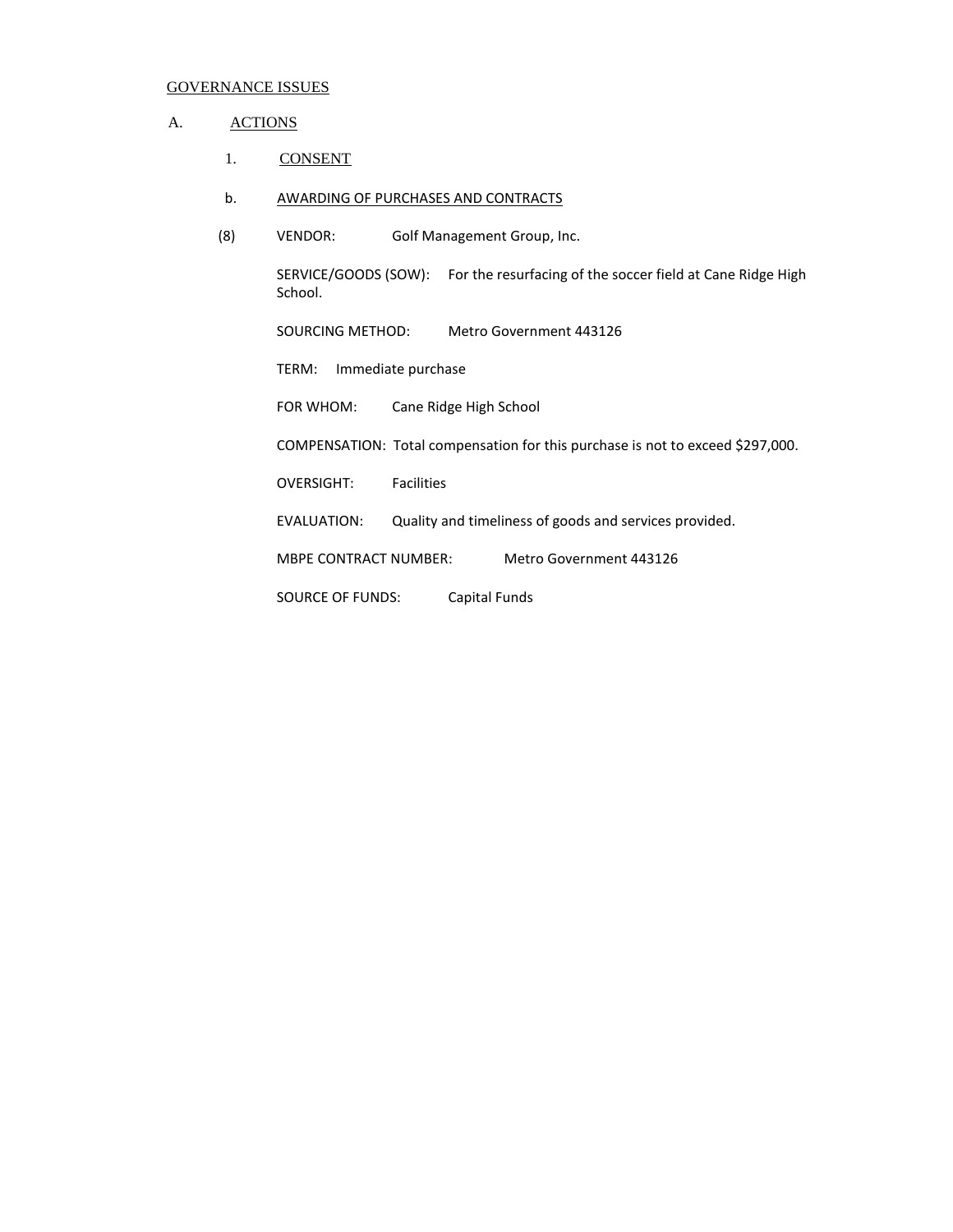### A. ACTIONS

1. CONSENT

#### b. AWARDING OF PURCHASES AND CONTRACTS

(8) VENDOR: Golf Management Group, Inc.

SERVICE/GOODS (SOW): For the resurfacing of the football field at Haynes Middle School.

SOURCING METHOD: Metro Government 443126

TERM: Immediate purchase

FOR WHOM: Haynes Middle School

COMPENSATION: Total compensation for this purchase is not to exceed \$77,300.

OVERSIGHT: Facilities

EVALUATION: Quality and timeliness of goods and services provided.

MBPE CONTRACT NUMBER: Metro Government 443126

SOURCE OF FUNDS: Capital Funds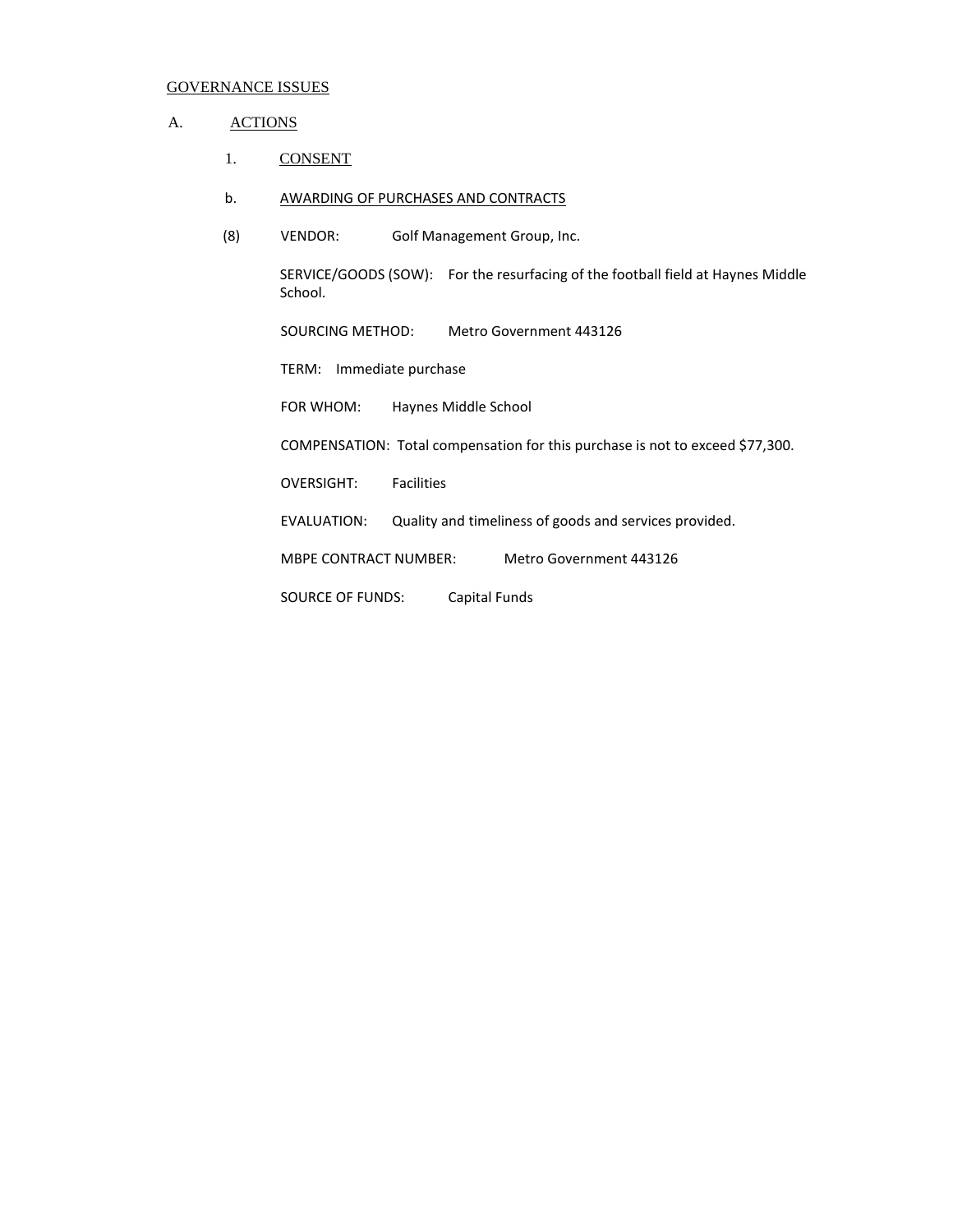#### A. ACTIONS

- 1. CONSENT
- b. AWARDING OF PURCHASES AND CONTRACTS
- (9) VENDOR: HES Facilities, LLC

SERVICE/GOODS (SOW): Amendment #2 is to approve a 4% price increase, to extend the contract term 2 years, add Exhibit C - Promising Scholars pricing, and to increase the contract value. Contract is for the provision of custodial services for MNPS schools and facilities located in zones 3, 4, and 5.

SOURCING METHOD: Amendment of a Previously Board Approved Contract

TERM: May 25, 2022 through June 30, 2024

FOR WHOM: MNPS Schools and Facilities

COMPENSATION: Amendment #24 increases the compensation of the contract by \$22,352,000.

Total compensation for this contract is not to exceed \$42,000,000.

OVERSIGHT: Facilities

EVALUATION: Quality and timeliness of goods and services provided.

MBPE CONTRACT NUMBER: 7500012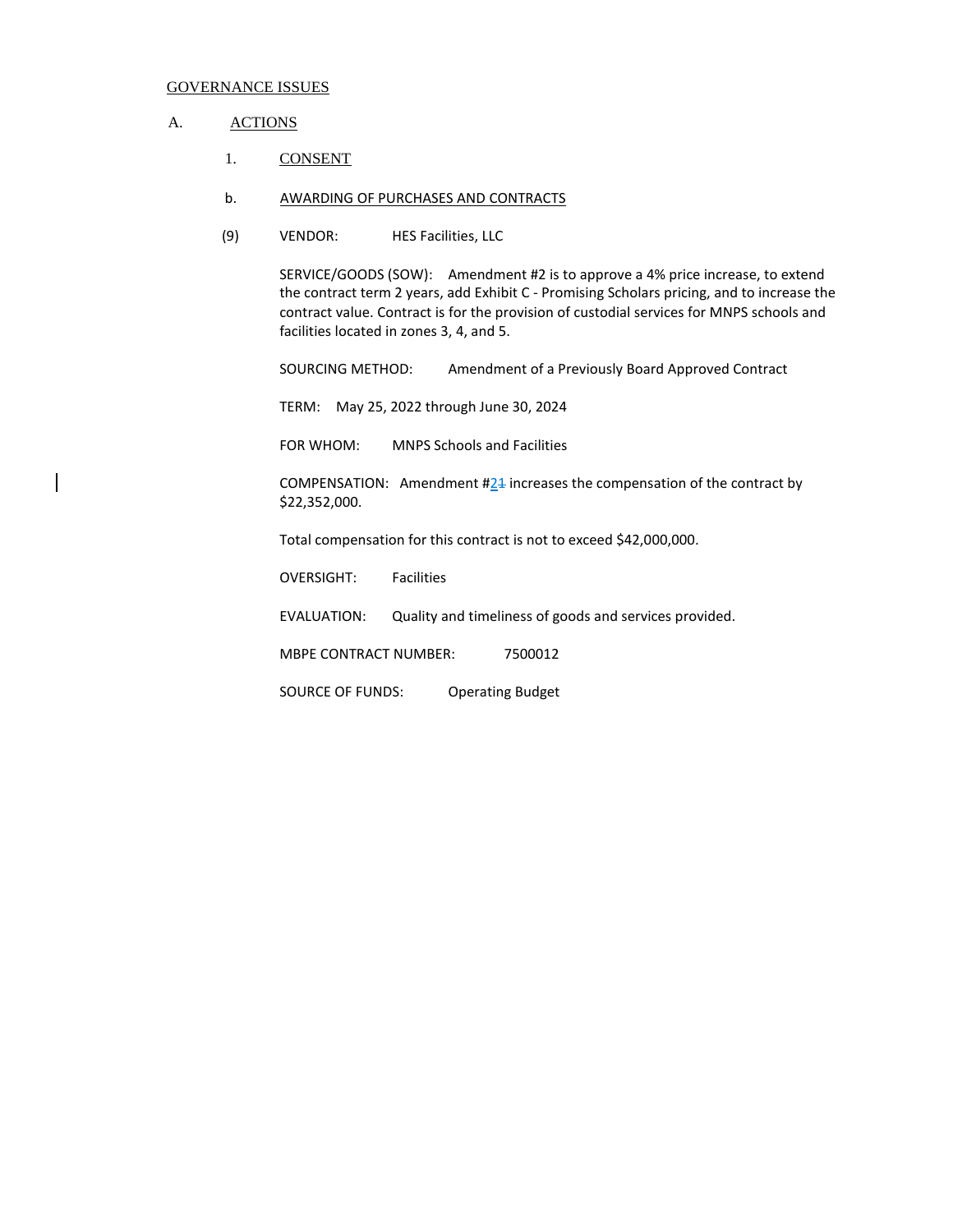#### A. **ACTIONS**

- 1. CONSENT
- b. AWARDING OF PURCHASES AND CONTRACTS
- (10) VENDOR: Illuminate Education, Inc.

SERVICE/GOODS (SOW): Provision of a comprehensive assessment system that includes a standards-based interim benchmark assessment system and a skills-based screener and monitoring tool for Response to Instruction and Intervention (RTII).

SOURCING METHOD: RFP 113213

TERM: May 25, 2022 through June 30, 2027

FOR WHOM: All MNPS students

COMPENSATION: Contractor shall be paid in accordance with Exhibit A of the contract.

Total compensation for this contract is not to exceed \$3,750,000.

OVERSIGHT: Teaching & Learning

EVALUATION: Based on the quality of the assessment system provided, district feedback in utilizing the assessment system, accuracy of the interim benchmark in predicting TNReady proficiency, and progress monitoring measures utilized for students receiving skills-based interventions.

MBPE CONTRACT NUMBER: 7532974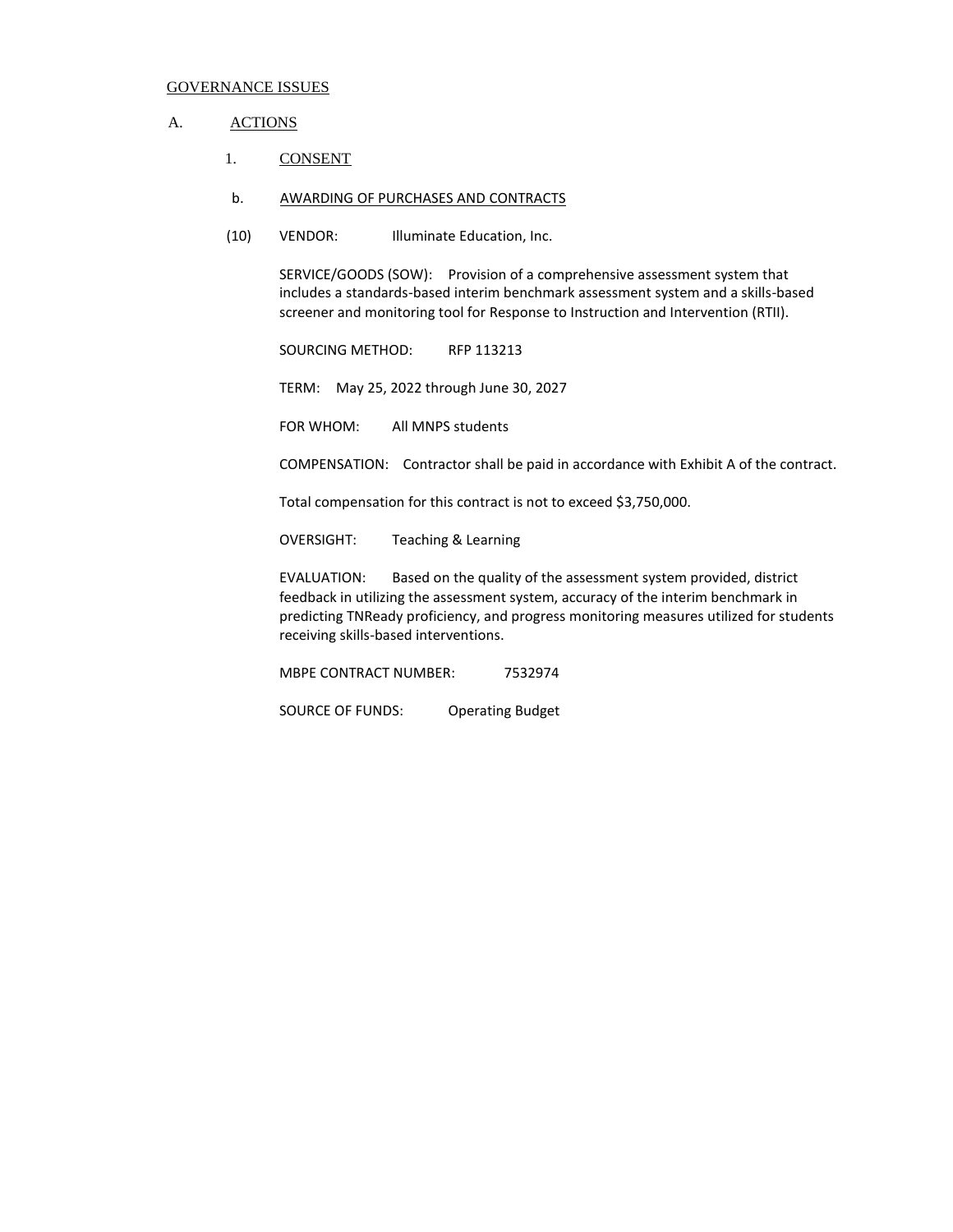#### A. ACTIONS

- 1. CONSENT
- b. AWARDING OF PURCHASES AND CONTRACTS
- (10) VENDOR: Illuminate Education, Inc.

SERVICE/GOODS (SOW): Provision of an item bank of test questions for assessments of MNPS K-12 students in all core curriculum subjects. In addition, the contractor will assist in building benchmark forms in collaboration with MNPS from the item bank to align to the MNPS scope and sequence.

SOURCING METHOD: RFP 225234

TERM: May 25, 2022 through June 30, 2027

FOR WHOM: All MNPS students

COMPENSATION: Contractor shall be paid in accordance with Exhibit A of the contract.

Total compensation for this contract is not to exceed \$1,250,000.

OVERSIGHT: Teaching & Learning

EVALUATION: Based on the contractor's ability to construct assessment forms aligned to state standards with quality items from a range of difficulty levels and their ability to release updated/new items as they are available and in response to state standards revisions.

MBPE CONTRACT NUMBER: 75329745

SOURCE OF FUNDS: Federal ESSER 3 and Operating Budget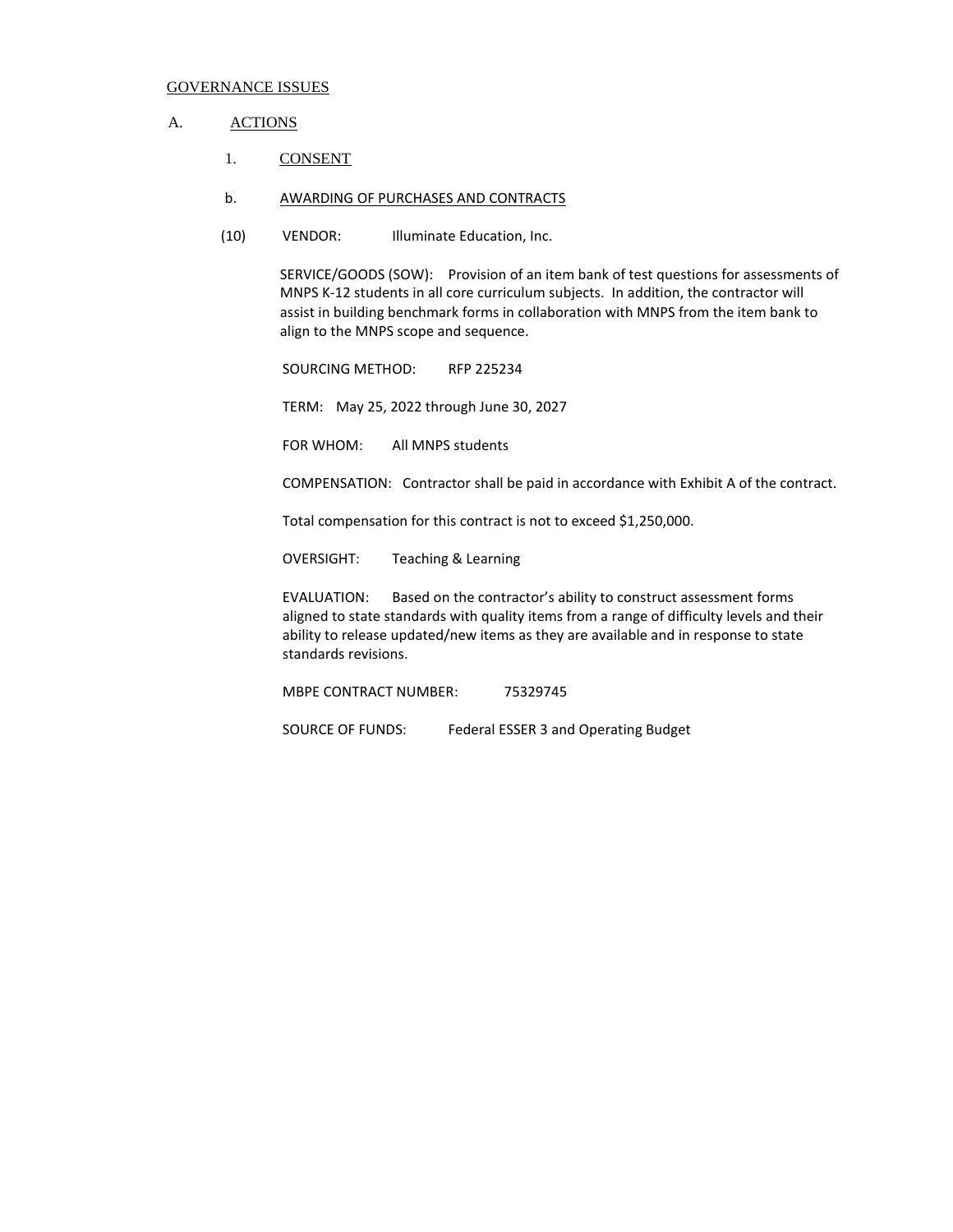#### A. **ACTIONS**

1. CONSENT

#### b. AWARDING OF PURCHASES AND CONTRACTS

(11) VENDOR: The Art of Education University

SERVICE/GOODS (SOW): Provision of a curriculum suite that consists of a personalized professional learning platform with on-demand access to instructional video training and supplemental resources for art education along with a customizable curriculum platform with on-demand access to standards-aligned lesson plans and instructional resources for art education.

SOURCING METHOD: Sole Source

TERM: May 25, 2022 through June 30, 2025

FOR WHOM: MNPS Art Educators

COMPENSATION: Contractor shall be paid in accordance with Exhibit A pricing in the contract.

Total compensation for this contract is not to exceed \$340,580.

OVERSIGHT: Visual & Performing Arts

EVALUATION: Delivery lead time and teacher surveys to gauge the impact of the tools and resources provided.

MBPE CONTRACT NUMBER: 7534890

SOURCE OF FUNDS: Federal – ESSER 3 and Operating Budget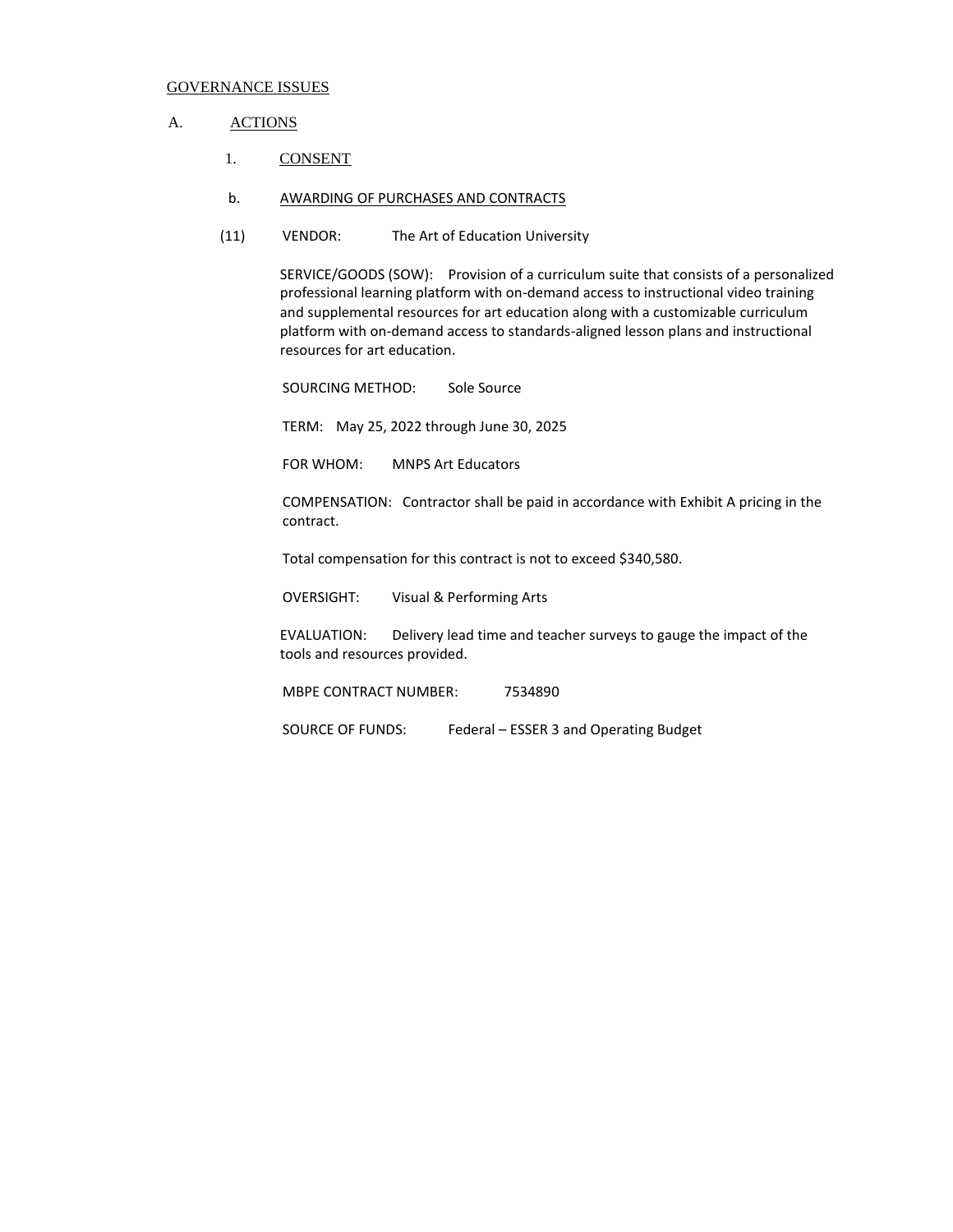#### A. ACTIONS

- 1. CONSENT
- b. AWARDING OF PURCHASES AND CONTRACTS
- (12) VENDOR: UTJ Holdco, Inc. dba Teaching Strategies

SERVICE/GOODS (SOW): Contract is for online curriculum, assessments, curriculum units of study, and professional development tools used in Pre-Kindergarten classrooms for Early Learning teaching staff, administrators, and department staff.

SOURCING METHOD: Sole Source

TERM: July 1, 2022 through June 30, 2027

FOR WHOM: MNPS Pre-K Teachers and Students

COMPENSATION: Contractor to be paid in accordance with approved quotes by the Director of Pre-K program or designee.

Total compensation for this contract is not to exceed \$1,100,000.

OVERSIGHT: Pre-K

EVALUATION: Quality and timeliness of goods and services provided.

MBPE CONTRACT NUMBER: 7531746

SOURCE OF FUNDS: Federal – ESSER 3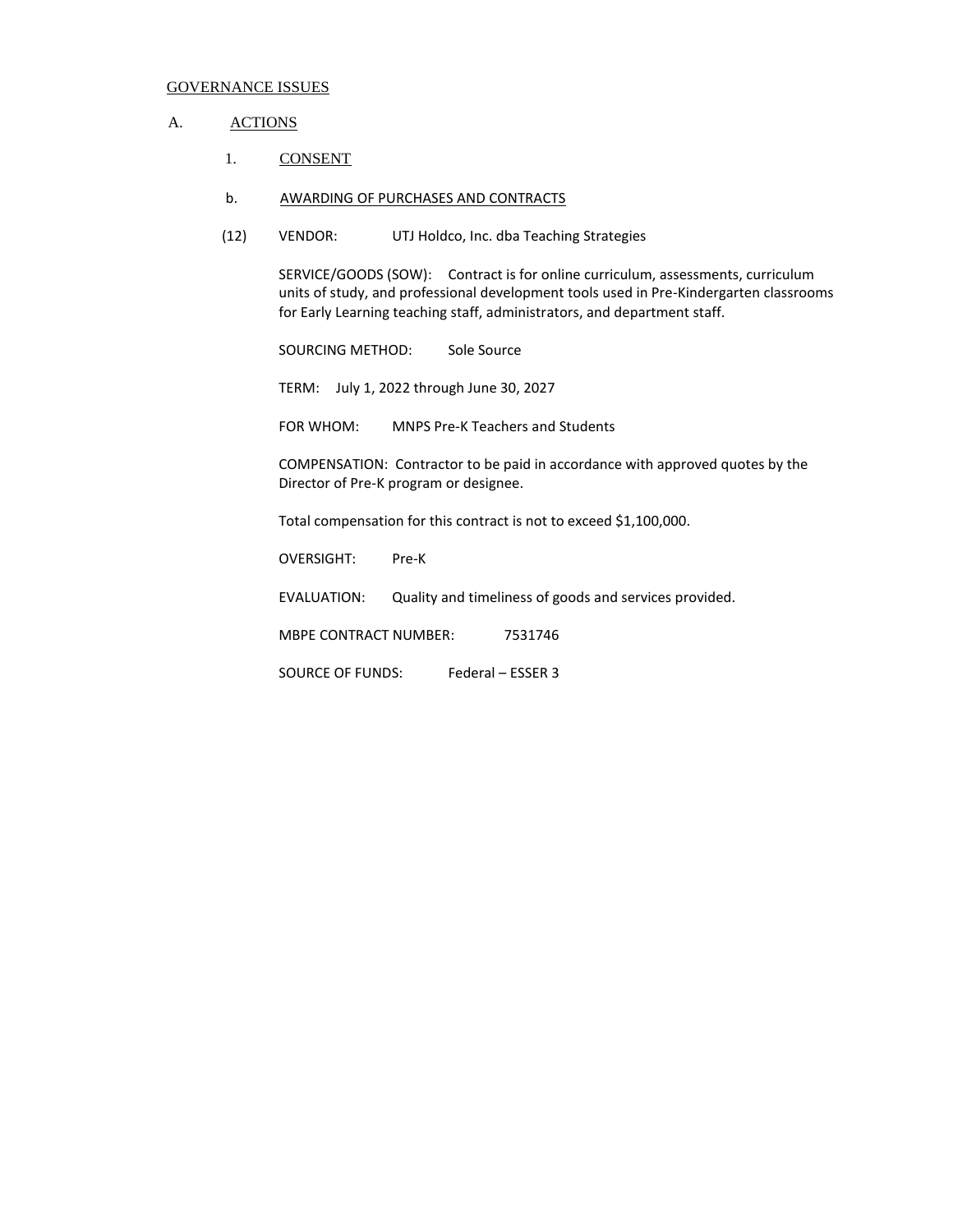### A. ACTIONS

1. CONSENT

#### b. AWARDING OF PURCHASES AND CONTRACTS

(13) VENDOR: Varsity Brands Holding Co., Inc.

SERVICE/GOODS (SOW): For the purchase of football pants and jerseys at Antioch High School.

SOURCING METHOD: BuyBoard Cooperative

TERM: Immediate purchase

FOR WHOM: Antioch High School

COMPENSATION: Total compensation for this purchase is not to exceed \$28,461.

OVERSIGHT: Antioch High School coaching staff

EVALUATION: Quality and timeliness of goods and services provided.

MBPE CONTRACT NUMBER: BuyBoard 665-22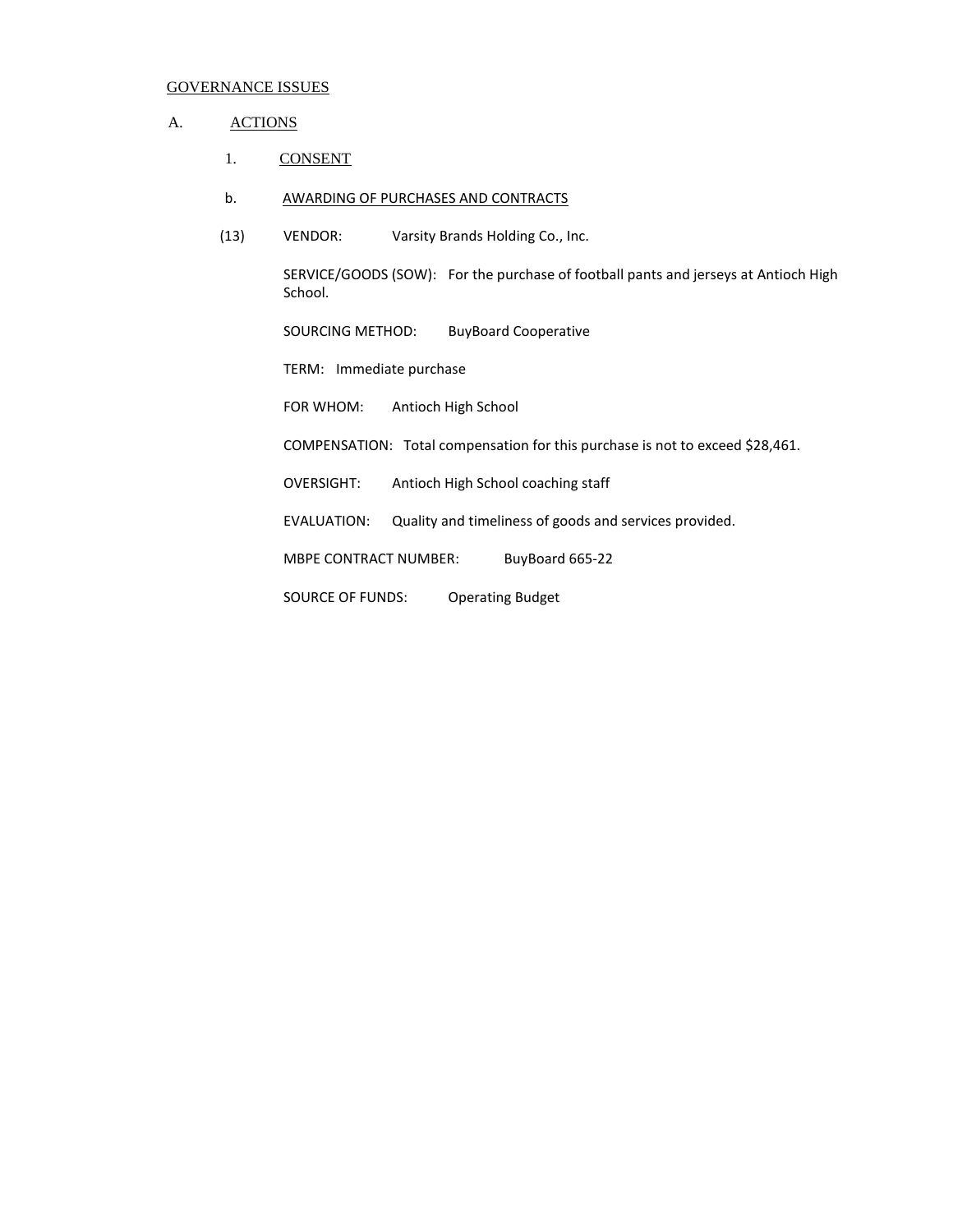### A. ACTIONS

- 1. CONSENT
- b. AWARDING OF PURCHASES AND CONTRACTS
- (13) VENDOR: Varsity Brands Holding Co., Inc.

SERVICE/GOODS (SOW): For the purchase of weight room equipment at Hunters Lane High School.

SOURCING METHOD: BuyBoard Cooperative

TERM: Immediate purchase

FOR WHOM: Hunters Lane High School

COMPENSATION: Total compensation for this purchase is not to exceed \$67,848.64.

OVERSIGHT: Hunters Lane High School coaching staff

EVALUATION: Quality and timeliness of goods and services provided.

MBPE CONTRACT NUMBER: BuyBoard 665-22